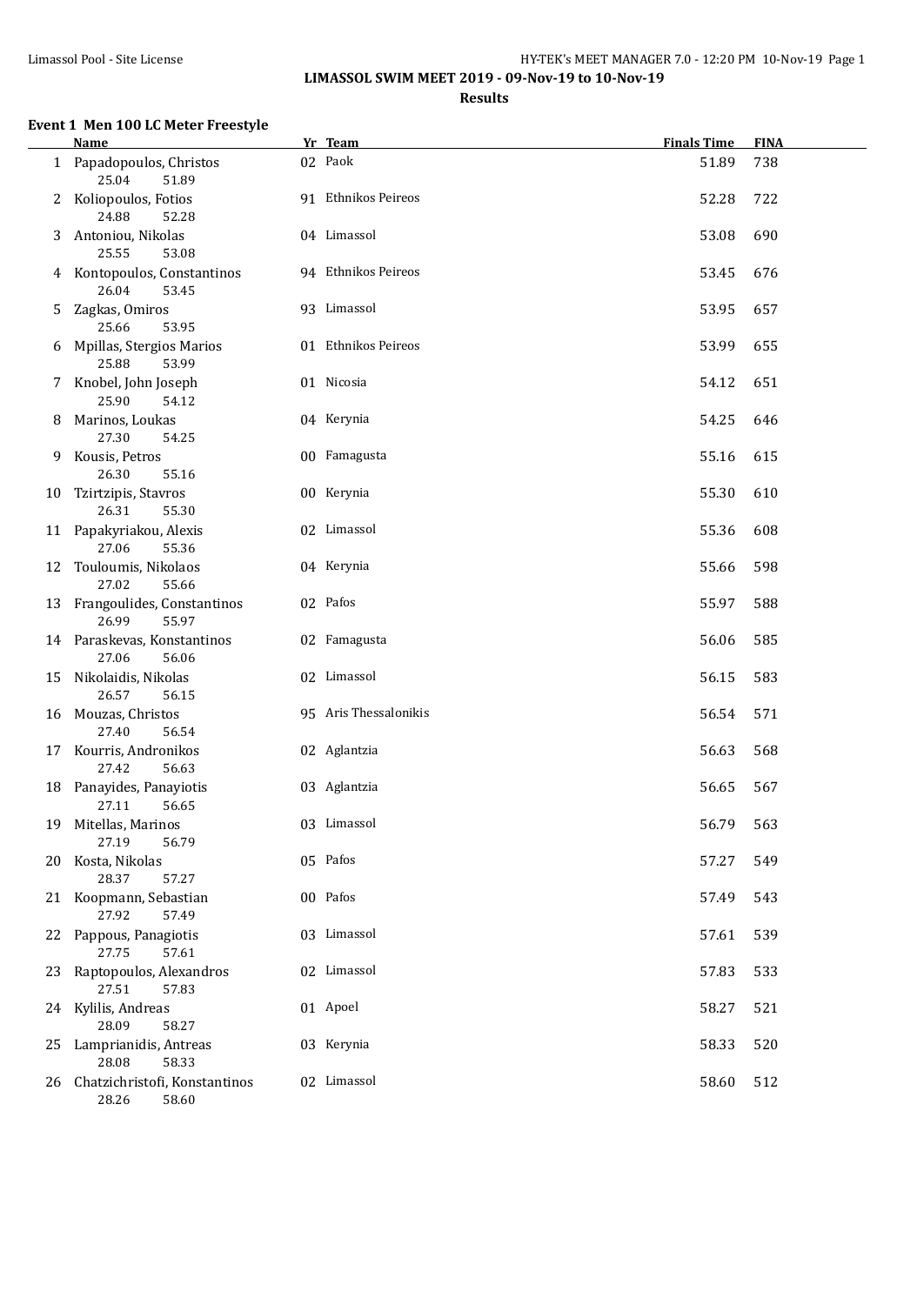**LIMASSOL SWIM MEET 2019 - 09-Nov-19 to 10-Nov-19**

#### **(Event 1 Men 100 LC Meter Freestyle)**

# **Results**

|     | (Event 1 Men 100 LC Meter Freestyle)             |                  |                    |             |
|-----|--------------------------------------------------|------------------|--------------------|-------------|
|     | <b>Name</b>                                      | Yr Team          | <b>Finals Time</b> | <b>FINA</b> |
|     | 27 Anastasiades, Andreas<br>28.24<br>58.83       | 04 Kerynia       | 58.83              | 506         |
|     | 28 Maos, Charalambos<br>28.01<br>59.87           | 02 Aglantzia     | 59.87              | 481         |
| 29  | Savva, Christos<br>28.87<br>1:00.09              | 03 Apoel         | 1:00.09            | 475         |
|     | 30 Taliadoros, Andreas<br>29.04<br>1:00.44       | 04 Famagusta     | 1:00.44            | 467         |
|     | 31 Nikolakakis, Constantinos<br>29.44<br>1:01.73 | 06 NO Chanion    | 1:01.73            | 438         |
|     | 32 Troulakis, Giorgos<br>30.06<br>1:03.74        | 06 N O Chanion   | 1:03.74            | 398         |
|     | 33 Lionakis, Michail<br>30.72<br>1:04.79         | 06 N O Chanion   | 1:04.79            | 379         |
| --- | Spyrou, Nikolas                                  | 01 Apoel         | <b>NS</b>          |             |
| --- | Konstantinou, Charalambos                        | 02 Limassol      | <b>NS</b>          |             |
|     | <b>Event 2 Women 100 LC Meter Freestyle</b>      |                  |                    |             |
|     | Name                                             | Yr Team          | <b>Finals Time</b> | <b>FINA</b> |
|     | 1 Mitsakou, Xanthi Panagiota<br>28.65<br>59.06   | 99 Deree Collage | 59.06              | 671         |
| 2   | Nikolaidou, Ioli<br>28.82<br>59.17               | 02 Nicosia       | 59.17              | 667         |
| 3   | Hadjiloizou, Anna<br>28.54<br>59.31              | 04 Lakatamia     | 59.31              | 662         |
|     | 4 Panagiotou, Dimitriana<br>30.32<br>1:01.29     | 05 Larnaka       | 1:01.29            | 600         |
| 5.  | Mitsakou, Zoi<br>29.88<br>1:01.86                | 01 Deree Collage | 1:01.86            | 584         |
|     | 6 Agathokleous, Afroditi<br>29.64<br>1:01.97     | 02 Famagusta     | 1:01.97            | 581         |
| 7   | Zinoviou, Evdokia<br>30.01<br>1:02.57            | 02 Limassol      | 1:02.57            | 564         |
|     | 8 Agiomamitou, Christina<br>1:03.12<br>30.55     | 05 Kerynia       | 1:03.12            | 549         |
| 9   | Zarogianni, Eleni Evdoxia<br>29.99 1:03.63       | 03 Limassol      | 1:03.63            | 536         |
|     | 10 Kyriacou, Sotiria<br>30.86<br>1:03.96         | 02 Nicosia       | 1:03.96            | 528         |
|     | 11 Kosti, Diana<br>30.88<br>1:04.06              | 03 Famagusta     | 1:04.06            | 525         |
| 12  | Zinonos, Dimitriana<br>31.07<br>1:04.59          | 03 Limassol      | 1:04.59            | 513         |
| 13  | Michail, Michaella<br>30.71<br>1:04.67           | 06 Kerynia       | 1:04.67            | 511         |
|     | *14 Panaretou, Maria<br>31.01<br>1:04.90         | 05 Famagusta     | 1:04.90            | 505         |
|     | *14 Loizidi, Vasilia<br>31.55<br>1:04.90         | 04 Pafos         | 1:04.90            | 505         |
|     | 16 Loizidi, Anastasia<br>31.45<br>1:04.94        | 06 Pafos         | 1:04.94            | 504         |
| 17  | Georgiou, Mari<br>30.88<br>1:05.09               | 01 Famagusta     | 1:05.09            | 501         |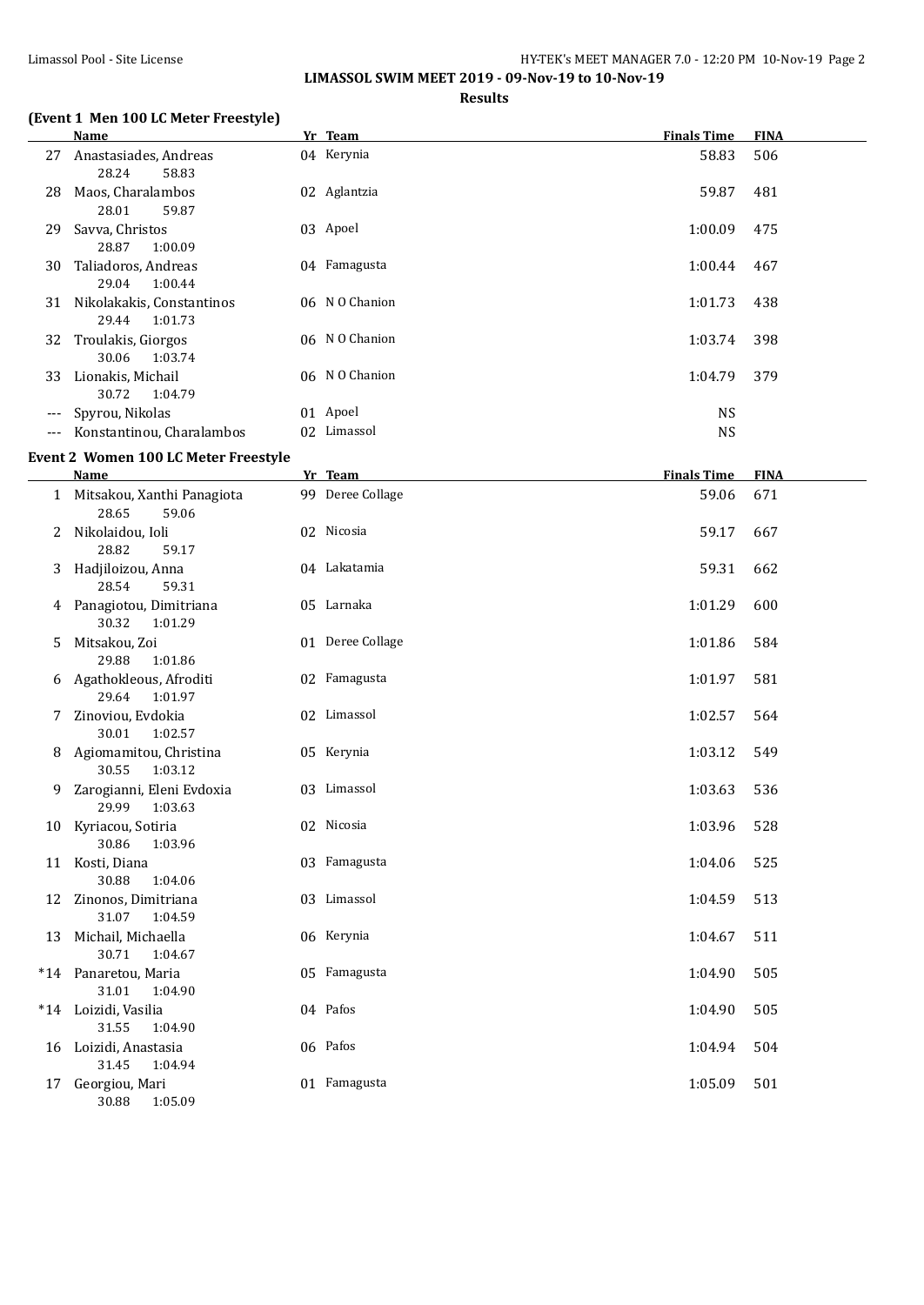**LIMASSOL SWIM MEET 2019 - 09-Nov-19 to 10-Nov-19**

### **Results**

# **(Event 2 Women 100 LC Meter Freestyle)**

|    | <b>Name</b>                                                | Yr Team        | <b>Finals Time</b> | <b>FINA</b> |
|----|------------------------------------------------------------|----------------|--------------------|-------------|
| 18 | Karantoni, Maria                                           | 05 Kerynia     | 1:05.20            | 498         |
| 19 | 1:05.20<br>31.37<br>Chrysostomou, Olga<br>31.42<br>1:05.64 | 05 Kerynia     | 1:05.64            | 488         |
| 20 | Violari, Maritina<br>1:06.49<br>31.51                      | 04 Kerynia     | 1:06.49            | 470         |
| 21 | Vyziraki, Eleni<br>31.62<br>1:06.95                        | 06 N O Chanion | 1:06.95            | 460         |
| 22 | Antoniou, Andreana<br>32.03<br>1:07.05                     | 05 Kerynia     | 1:07.05            | 458         |
| 23 | Vasila, Maria<br>1:07.10<br>32.08                          | 04 Famagusta   | 1:07.10            | 457         |
| 24 | Mahdi, Mariam<br>32.58<br>1:07.38                          | 05 Kerynia     | 1:07.38            | 451         |
| 25 | Malekaki, Argyro<br>33.87<br>1:11.88                       | 05 N O Chanion | 1:11.88            | 372         |

#### **Event 3 Men 50 LC Meter Breaststroke**

|       | Name                          | Yr | <b>Team</b> | <b>Finals Time</b> | <b>FINA</b> |
|-------|-------------------------------|----|-------------|--------------------|-------------|
|       | Panaretos, Panaviotis         | 02 | Famagusta   | 29.50              | 680         |
|       | Demetriades, Markos           | 01 | Pafos       | 30.95              | 589         |
| 3     | Eleftheriou, Stefanos         | 03 | Famagusta   | 31.34              | 567         |
| 4     | Popov, Mark                   | 00 | Kerynia     | 31.43              | 562         |
| 5     | Hadjimatthaiou, Konstantinos  | 02 | Aglantzia   | 32.11              | 527         |
| 6     | Ioannidis, Simos              | 04 | Kerynia     | 32.18              | 524         |
|       | Kourris, Andronikos           | 02 | Aglantzia   | 32.25              | 520         |
| 8     | Grigoriou, Alexandros         | 05 | Apoel       | 32.35              | 516         |
| 9     | Paschalidis, Christos         | 02 | Pafos       | 32.71              | 499         |
| 10    | Eleftheriou, Rafael           | 01 | Famagusta   | 32.82              | 494         |
| 11    | Koumas, Maximos               | 05 | Famagusta   | 32.93              | 489         |
| 12    | Sarris, Giorgos               | 04 | Famagusta   | 33.36              | 470         |
| 13    | Maos, Charalambos             | 02 | Aglantzia   | 33.64              | 459         |
| 14    | Hadjiconstantis, Constantinos | 00 | Kerynia     | 33.67              | 457         |
| 15    | Tsanos, Georgios              | 04 | Limassol    | 34.59              | 422         |
| $---$ | Konstantinou, Charalambos     | 02 | Limassol    | <b>NS</b>          |             |
|       | Marinos, Loukas               | 04 | Kerynia     | <b>NS</b>          |             |
|       |                               |    |             |                    |             |

# **Event 4 Women 50 LC Meter Breaststroke**

|    | Name                     | Yr | <b>Team</b> | <b>Finals Time</b> | <b>FINA</b> |
|----|--------------------------|----|-------------|--------------------|-------------|
|    | Toumazou, Polyxeni       | 05 | Famagusta   | 33.80              | 658         |
|    | Nikolaou, Stefani        | 03 | Apoel       | 34.60              | 613         |
| 3  | Sotiriou, Rafaella       | 00 | Famagusta   | 35.24              | 580         |
| 4  | Erokhina, Maria          | 03 | Pafos       | 35.29              | 578         |
| 5. | Procopiou, Michaeldimi   | 07 | Nicosia     | 36.41              | 526         |
| 6  | Michail, Antrea          | 03 | Famagusta   | 36.48              | 523         |
|    | Antoniou, Andreana       | 05 | Kerynia     | 36.94              | 504         |
| 8  | Charitou, Stavrini       | 02 | Famagusta   | 36.97              | 502         |
| 9  | Siali, Semeli            | 05 | Famagusta   | 37.57              | 479         |
| 10 | Toader, Alexandra Nicole | 04 | Nicosia     | 37.64              | 476         |
| 11 | Cherniatina, Mariia      | 02 | Limassol    | 38.05              | 461         |
| 12 | Mavrikiou, Chrysanthi    | 05 | Famagusta   | 38.28              | 453         |
| 13 | Perikleous, Katerina     | 05 | Limassol    | 38.38              | 449         |
| 14 | Stylianaki, Christina    |    | 04 Kerynia  | 38.41              | 448         |
|    |                          |    |             |                    |             |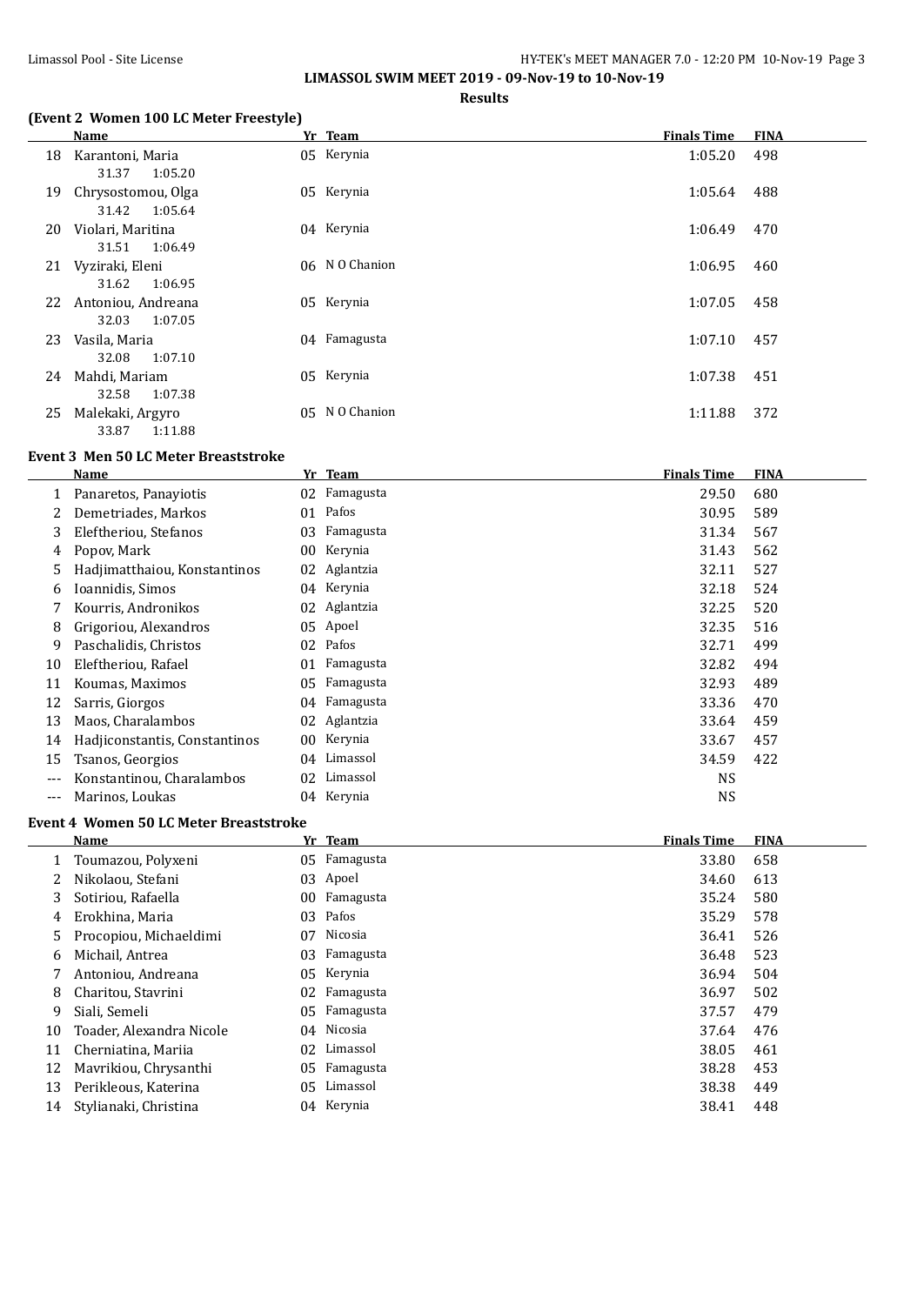**LIMASSOL SWIM MEET 2019 - 09-Nov-19 to 10-Nov-19**

**Results**

#### **(Event 4 Women 50 LC Meter Breaststroke)**

|       | (Event 4 Women 50 LC Meter Breaststroke) |         |          |                |         |         |         |                    |             |
|-------|------------------------------------------|---------|----------|----------------|---------|---------|---------|--------------------|-------------|
|       | <b>Name</b>                              |         | Yr Team  |                |         |         |         | <b>Finals Time</b> | <b>FINA</b> |
|       | 15 Tzirtzipi, Marina                     |         |          | 04 Larnaka     |         |         |         | 38.68              | 439         |
|       | 16 Paitaki, Artemisia                    |         |          | 06 N O Chanion |         |         |         | 39.36              | 416         |
| $---$ | Elraie, Aliki                            |         |          | 04 Kerynia     |         |         |         | <b>NS</b>          |             |
|       | Event 5 Men 400 LC Meter IM              |         |          |                |         |         |         |                    |             |
|       | <b>Name</b>                              |         | Yr Team  |                |         |         |         | <b>Finals Time</b> | <b>FINA</b> |
|       | 1 Patsalides, Antonis                    |         | 02 Pafos |                |         |         |         | 4:49.78            | 595         |
|       | 30.31<br>1:04.11                         | 1:40.71 | 2:16.61  | 2:59.88        | 3:42.99 | 4:16.82 | 4:49.78 |                    |             |
| 2     | Koutsioupis, Panagiotis                  |         | 05 Apoel |                |         |         |         | 5:08.89            | 491         |
|       | 31.12<br>1:08.07                         | 1:50.71 | 2:31.89  | 3:14.43        | 4:00.11 | 4:34.85 | 5:08.89 |                    |             |
| 3     | Christou, Giorgos                        |         | 03 Pafos |                |         |         |         | 5:10.34            | 485         |
|       | 30.34<br>1:05.42                         | 1:45.01 | 2:23.50  | 3:13.88        | 4:03.31 | 4:37.43 | 5:10.34 |                    |             |
|       | 4 Demetriou, Constantinos                |         |          | 03 Famagusta   |         |         |         | 5:12.10            | 476         |
|       | 32.40<br>1:10.15                         | 1:51.39 | 2:31.30  | 3:16.46        | 4:01.90 | 4:37.83 | 5:12.10 |                    |             |
| 5.    | Savva, Giorgos                           |         |          | 05 Lakatamia   |         |         |         | 5:12.50            | 475         |
|       | 32.69<br>1:11.45                         | 1:52.00 | 2:30.83  | 3:13.72        | 3:58.07 | 4:36.61 | 5:12.50 |                    |             |
| 6     | Tsanos, Georgios                         |         |          | 04 Limassol    |         |         |         | 5:15.54            | 461         |
|       | 33.92<br>1:12.81                         | 1:56.01 | 2:36.92  | 3:21.14        | 4:06.05 | 4:42.52 | 5:15.54 |                    |             |
|       | 7 Kolev, Nikola                          |         | 06 Pafos |                |         |         |         | 5:17.14            | 454         |
|       | 1:12.94                                  |         | 2:37.84  |                | 4:04.18 | 4:41.54 | 5:17.14 |                    |             |
| 8     | Antonogiannakis, Giannis                 |         |          | 06 N O Chanion |         |         |         | 5:22.96            | 430         |
|       | 34.11<br>1:16.11                         | 1:59.58 | 2:40.65  | 3:24.11        | 4:08.46 | 4:46.33 | 5:22.96 |                    |             |
| 9.    | Kostekoglou, Anastasios                  |         |          | 02 Limassol    |         |         |         | 5:31.47            | 398         |
|       | 34.47<br>1:16.02                         | 2:01.04 | 2:43.60  | 3:29.50        | 4:16.66 | 4:55.60 | 5:31.47 |                    |             |
|       | Event 6 Women 400 LC Meter IM            |         |          |                |         |         |         |                    |             |
|       | <b>Name</b>                              |         | Yr Team  |                |         |         |         | <b>Finals Time</b> | <b>FINA</b> |
|       | 1 Manoli, Agathi                         |         | 05 Pafos |                |         |         |         | 5:26.38            | 543         |
|       | 33.22<br>1:11.49                         | 1:54.58 | 2:35.82  | 3:23.54        | 4:11.39 | 4:49.38 | 5:26.38 |                    |             |
|       | 2 Koraka, Despoina                       |         |          | 05 N O Chanion |         |         |         | 5:28.11            | 534         |
|       | 35.31<br>1:16.69                         | 1:57.94 | 2:38.65  | 3:25.27        | 4:12.31 | 4:50.75 | 5:28.11 |                    |             |
| 3     | Mpalantinou, Violeta                     |         |          | 06 N O Chanion |         |         |         | 5:30.78            | 522         |
|       | 35.97<br>1:19.03                         | 1:58.85 | 2:40.64  | 3:28.31        | 4:15.67 | 4:53.79 | 5:30.78 |                    |             |
|       | 4 Lykourgou, Antriana                    |         |          | 04 Kerynia     |         |         |         | 5:40.84            | 477         |
|       | 34.75<br>1:15.68                         | 1:59.58 | 2:42.61  | 3:31.88        | 4:22.63 | 5:02.32 | 5:40.84 |                    |             |
| 5.    | Charitou, Stavrini                       |         |          | 02 Famagusta   |         |         |         | 5:47.09            | 451         |
|       | 35.92<br>1:17.00                         | 2:04.03 | 2:48.53  | 3:36.21        | 4:25.61 | 5:07.99 | 5:47.09 |                    |             |
|       | 6 Stavrou. Revekka                       |         |          | 03 Lakatamia   |         |         |         | 5:48.88            | 445         |

## 7 Kantarellou, Evangelia 05 Aglantzia 5:59.83 405 36.18 1:22.27 2:07.87 2:53.44 3:43.77 4:35.04 5:18.27 5:59.83 8 Michail, Michaella **6:02.25** 06 Kerynia 6:02.25 097 37.56 1:26.24 2:12.92 2:58.18 3:50.19 4:43.45 5:23.93 6:02.25

35.73 1:18.26 2:03.01 2:48.86 3:37.55 4:28.36 5:09.23 5:48.88

# **Event 7 Men 100 LC Meter Backstroke**

|   | Name                                              | Yr Team     | <b>Finals Time</b> | <b>FINA</b> |
|---|---------------------------------------------------|-------------|--------------------|-------------|
|   | Mougis, Sofoklis<br>59.35<br>29.12                | 02 Limassol | 59.35              | 666         |
|   | 2 Nikolaou, Antonio<br>1:00.20<br>29.37           | 03 Pafos    | 1:00.20            | 638         |
| 3 | Hadjiconstantis, Constantinos<br>31.57<br>1:04.74 | 00 Kerynia  | 1:04.74 513        |             |
| 4 | Koopmann, Sebastian<br>31.24<br>1:04.88           | 00 Pafos    | 1:04.88            | 510         |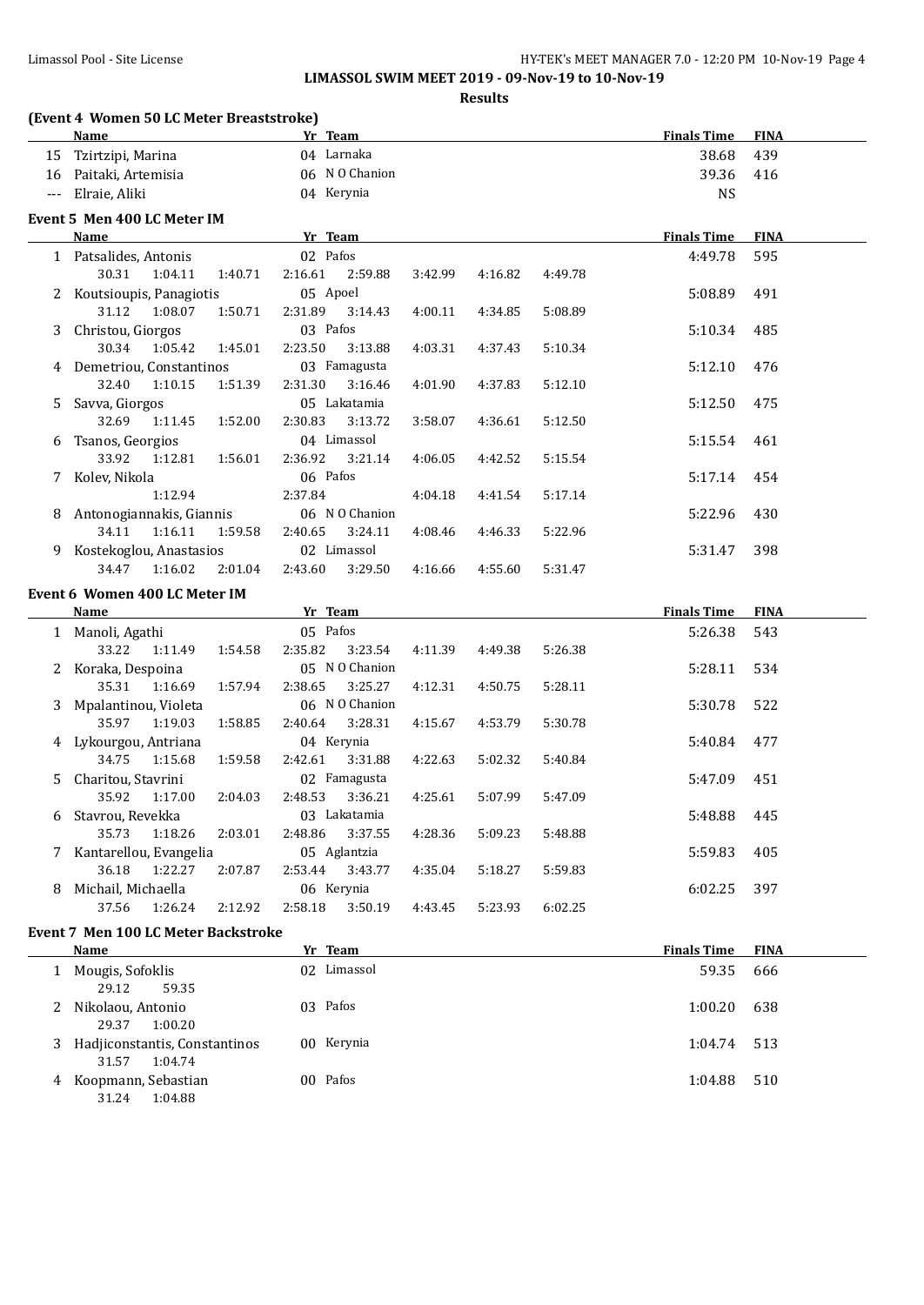# Limassol Pool - Site License HY-TEK's MEET MANAGER 7.0 - 12:20 PM 10-Nov-19 Page 5

**LIMASSOL SWIM MEET 2019 - 09-Nov-19 to 10-Nov-19**

## **Results**

# **(Event 7 Men 100 LC Meter Backstroke)**

|    | Name                                          | Yr Team        | <b>Finals Time</b> | <b>FINA</b> |
|----|-----------------------------------------------|----------------|--------------------|-------------|
|    | 5 Gavriil, Spyros<br>1:07.47<br>32.94         | 04 Nicosia     | 1:07.47            | 453         |
| 6  | Nikolakakis, Constantinos<br>33.19<br>1:07.62 | 06 N O Chanion | 1:07.62            | 450         |
| 7  | Kyriacou, Stefanos<br>1:07.79<br>32.72        | 04 Famagusta   | 1:07.79            | 447         |
| 8  | Lamprianidis, Antreas<br>1:08.63<br>34.16     | 03 Kerynia     | 1:08.63            | 431         |
| 9  | Nikolaou, Stylianos<br>1:08.74<br>32.32       | 05 Nicosia     | 1:08.74            | 429         |
| 10 | Tzougkranis, Giannis<br>1:13.36<br>35.06      | 05 N O Chanion | 1:13.36            | 353         |

## **Event 8 Women 100 LC Meter Backstroke**

|    | <b>Name</b>                                    | Yr Team             | <b>Finals Time</b> | <b>FINA</b> |
|----|------------------------------------------------|---------------------|--------------------|-------------|
|    | 1 Ioannou, Izabella<br>33.71<br>1:08.23        | 04 Famagusta        | 1:08.23            | 614         |
|    | 2 Liatsou, Monica Rafqa<br>33.43<br>1:08.71    | 04 Kerynia          | 1:08.71            | 601         |
| 3  | Bekou, Anastasia<br>34.10<br>1:09.30           | 03 Famagusta        | 1:09.30            | 586         |
|    | 4 Nikolaidou, Christiana<br>34.14<br>1:09.89   | 04 Limassol         | 1:09.89            | 571         |
| 5. | Hadjiloizou, Anna<br>34.63<br>1:11.20          | 04 Lakatamia        | 1:11.20            | 540         |
| 6  | Delioglani, Styliani<br>34.99<br>1:12.42       | 05 N O Chanion      | 1:12.42            | 513         |
| 7  | Ioannidou, Erica<br>34.82<br>1:13.50           | 06 Limassol         | 1:13.50            | 491         |
| 8  | Kasapi, Lydia<br>35.01<br>1:13.52              | 01 Aglantzia        | 1:13.52            | 490         |
| 9  | Koraka, Despoina<br>36.50<br>1:14.17           | 05 NO Chanion       | 1:14.17            | 478         |
|    | 10 Bekou, Vasiliki<br>36.21<br>1:14.47         | 05 Famagusta        | 1:14.47            | 472         |
|    | 11 Vyziraki, Eleni<br>36.30<br>1:14.91         | 06 N O Chanion      | 1:14.91            | 464         |
|    | 12 Malekaki, Argyro<br>37.08<br>1:14.94        | 05 NO Chanion       | 1:14.94            | 463         |
|    | 13 Christoforou, Stavriana<br>35.02<br>1:15.22 | 03 Limassol         | 1:15.22            | 458         |
|    | 14 Kourgiantaki, Rafaella<br>37.07<br>1:15.31  | 03 N O Chanion      | 1:15.31            | 456         |
|    | 15 Lykourgou, Antriana<br>36.47<br>1:16.28     | 04 Kerynia          | 1:16.28            | 439         |
| 16 | Mahdi, Mariam<br>36.44<br>1:16.89              | 05 Kerynia          | 1:16.89            | 429         |
|    | Stefanovic, Sonja<br>37.65<br>D <sub>0</sub>   | 04 Limassol         | DQ                 |             |
|    | --- Chrysostomou, Olga                         | 05 Kerynia          | <b>NS</b>          |             |
|    | Event 9 Men 50 LC Meter Butterfly              |                     |                    |             |
|    | Name                                           | Yr Team             | <b>Finals Time</b> | <b>FINA</b> |
|    | 1 Koliopoulos, Fotios                          | 91 Ethnikos Peireos | 24.93              | 712         |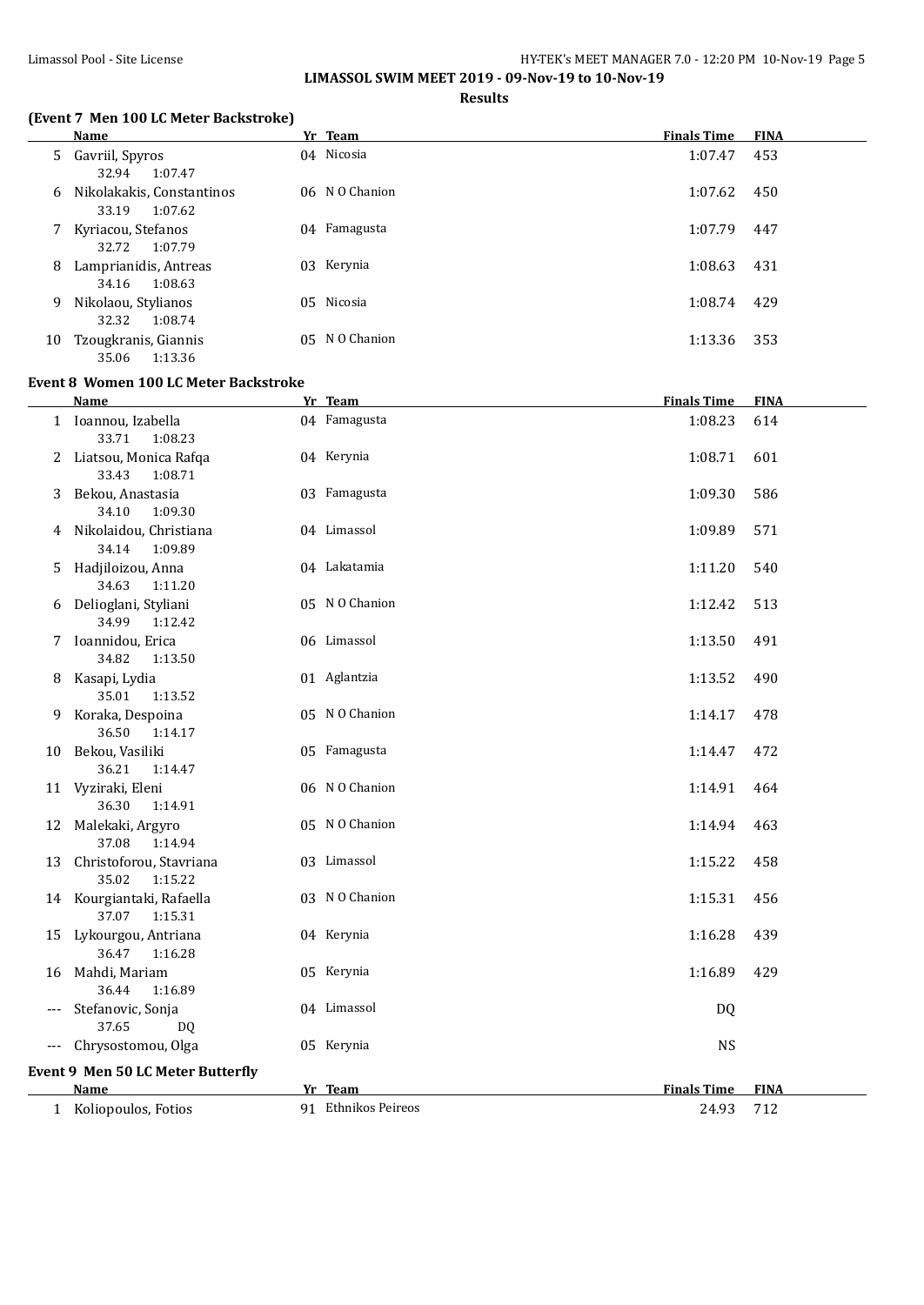**LIMASSOL SWIM MEET 2019 - 09-Nov-19 to 10-Nov-19**

**Results**

### **(Event 9 Men 50 LC Meter Butterfly)**

# **Name Yr Team Finals Time FINA** Papadopoulos, Christos 02 Paok 25.30 682 Mpillas, Stergios Marios 01 Ethnikos Peireos 25.41 673 4 Therapontos, Giorgos 02 Limassol 25.78 644 Gamarra, Neri Armando 02 Nicosia 26.09 621 Zagkas, Omiros 93 Limassol 26.42 598 Marinos, Loukas 04 Kerynia 26.62 585 Kousis, Petros 00 Famagusta 26.78 575 Frangoulides, Constantinos 02 Pafos 26.94 564 Mitellas, Marinos 03 Limassol 27.05 558 \*11 Paraskevas, Konstantinos 02 Famagusta 27.09 555 \*11 Spyrou, Nikolas 01 Apoel 27.09 555 Mougis, Sofoklis 02 Limassol 27.13 553 Varnava, Andreas 02 Apoel 27.21 548 Nikolaidis, Nikolas 02 Limassol 27.57 527 Knobel, John Joseph 01 Nicosia 28.23 490 Taliadoros, Andreas 04 Famagusta 28.43 480 Raptopoulos, Alexandros 02 Limassol 29.93 411 Anastasiades, Andreas 04 Kerynia 30.23 399 20 Lionakis, Michail 06 N O Chanion 33.11 304 --- Troulakis, Giorgos 06 N O Chanion DQ **Event 10 Women 50 LC Meter Butterfly**

|       | Name                                | Yr      | <b>Team</b>                              | <b>Finals Time</b> | <b>FINA</b> |
|-------|-------------------------------------|---------|------------------------------------------|--------------------|-------------|
| 1     | Drakou, Theodora                    |         | 92 A O Panathinaikos                     | 27.65              | 689         |
| 2     | Schegoleva, Alexandra               | 01      | Famagusta                                | 27.87              | 673         |
| 3     | Papadopoulou, Chrystalla            | 02      | Limassol                                 | 30.14              | 532         |
| 4     | Agathokleous, Afroditi              | 02      | Famagusta                                | 30.15              | 531         |
| 5     | Zarogianni, Eleni Evdoxia           | 03      | Limassol                                 | 30.19              | 529         |
| 6     | Panagiotou, Dimitriana              | 05      | Larnaka                                  | 30.23              | 527         |
| 7     | Toumazou, Polyxeni                  | 05      | Famagusta                                | 30.92              | 493         |
| 8     | Georgiadi, Magdalini                | 05      | Famagusta                                | 31.20              | 480         |
| 9     | Zinonos, Dimitriana                 | 03      | Limassol                                 | 31.48              | 467         |
| 10    | Laou, Nektaria                      |         | 04 Aglantzia                             | 31.65              | 459         |
| 11    | Nikolaidou, Christiana              | 04      | Limassol                                 | 31.66              | 459         |
| 12    | Georgiou, Mari                      | 01      | Famagusta                                | 31.71              | 457         |
| 13    | Kyriacou, Sotiria                   | 02      | Nicosia                                  | 31.95              | 447         |
| 14    | Loizidi, Vasilia                    | 04      | Pafos                                    | 32.40              | 428         |
| 15    | Kousi, Anna                         | 03      | Famagusta                                | 32.49              | 425         |
| $*16$ | Kosti, Diana                        | 03      | Famagusta                                | 32.54              | 423         |
| $*16$ | Michail, Antrea                     | 03      | Famagusta                                | 32.54              | 423         |
| 18    | Vassila, Eleni                      | 03      | Famagusta                                | 33.04              | 404         |
| 19    | Christou, Irini                     | 03      | Pafos                                    | 33.46              | 389         |
| 20    | Pervolaraki, Eleni                  | 03      | N O Chanion                              | 34.67              | 349         |
| 21    | Mpalantinou, Violeta                |         | 06 NO Chanion                            | 34.70              | 348         |
| 22    | Violari, Maritina                   |         | 04 Kerynia                               | 36.14              | 308         |
|       | Event 11 Men 400 LC Meter Freestyle |         |                                          |                    |             |
|       | <b>Name</b>                         |         | Yr Team                                  | <b>Finals Time</b> | <b>FINA</b> |
|       | Manoli, Christos                    |         | 02 Pafos                                 | 4:08.97            | 690         |
|       | 28.23<br>58.49<br>1:29.72           | 2:01.46 | 2:33.26<br>3:05.60<br>4:08.97<br>3:37.99 |                    |             |
| 2     | Mouzas, Christos                    |         | 95 Aris Thessalonikis                    | 4:09.57            | 685         |

28.90 1:00.59 1:33.00 2:05.10 2:36.37 3:08.16 3:39.30 4:09.57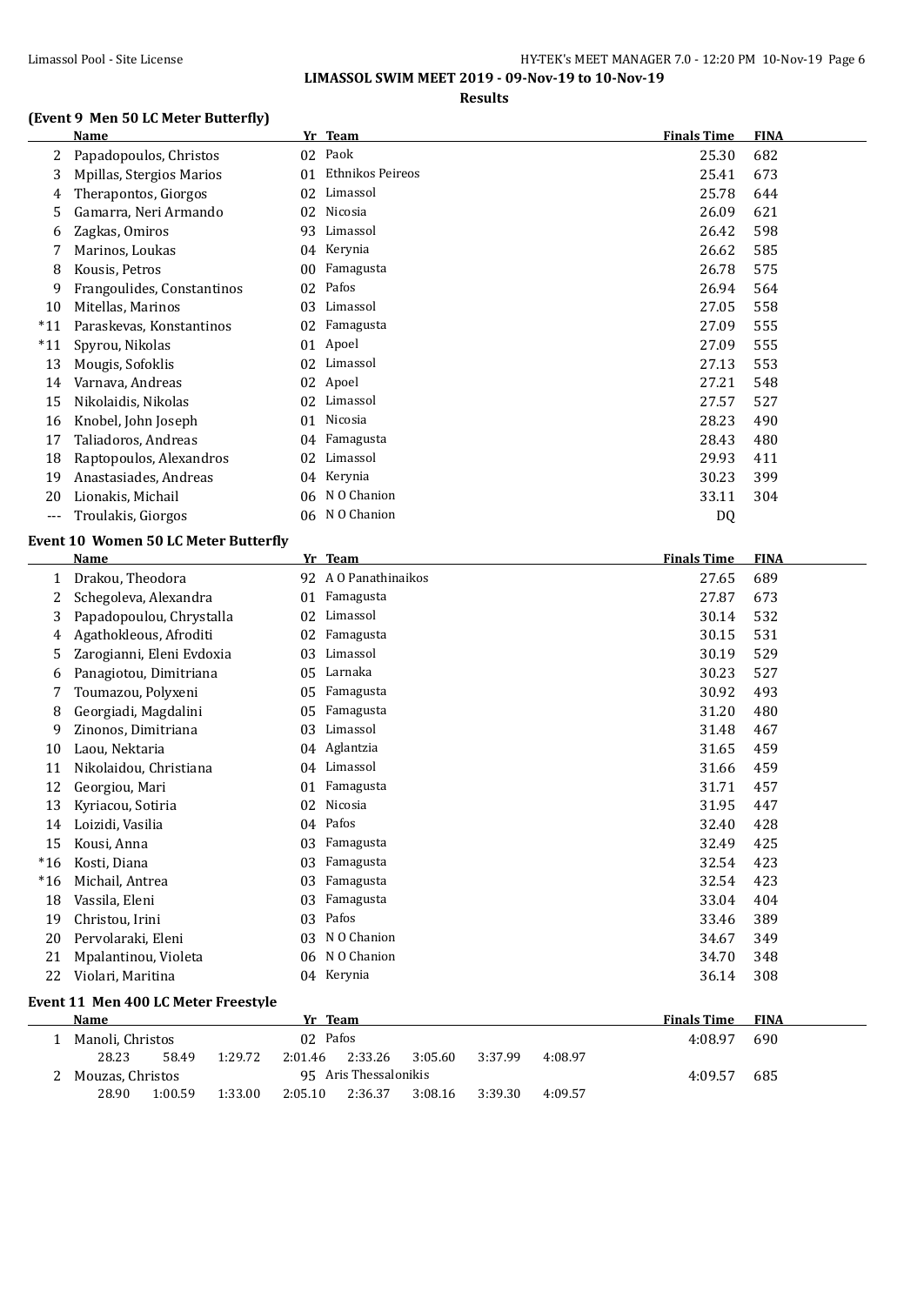**LIMASSOL SWIM MEET 2019 - 09-Nov-19 to 10-Nov-19**

**Results**

# **(Event 11 Men 400 LC Meter Freestyle)**

|   | <b>Name</b>                                                 | Yr Team                                |         |         |                                                   | <b>Finals Time</b> | <b>FINA</b> |
|---|-------------------------------------------------------------|----------------------------------------|---------|---------|---------------------------------------------------|--------------------|-------------|
| 3 | Tzirtzipis, Stavros                                         | 00 Kerynia                             |         |         |                                                   | 4:17.91            | 621         |
|   | 28.36<br>1:00.35<br>1:33.41                                 | 2:06.15<br>2:38.70                     | 3:12.14 | 3:45.40 | 4:17.91                                           |                    |             |
|   | 4 Touloumis, Nikolaos                                       | 04 Kerynia                             |         |         |                                                   | 4:22.85            | 586         |
|   | 29.99<br>1:02.54<br>1:35.54                                 | 2:09.24<br>2:42.53                     | 3:16.56 | 3:50.68 | 4:22.85                                           |                    |             |
|   | 5 Papakyriakou, Alexis                                      | 02 Limassol                            |         |         |                                                   | 4:24.55            | 575         |
|   | 29.39<br>1:01.85<br>1:36.03                                 | 2:10.15<br>2:45.14                     | 3:19.85 | 3:54.59 | 4:24.55                                           |                    |             |
|   | 6 Nikolaou, Antonio                                         | 03 Pafos                               |         |         |                                                   | 4:28.05            | 553         |
|   | 29.36<br>1:03.07<br>1:36.88                                 | 2:11.05<br>2:44.58                     | 3:19.18 | 3:53.60 | 4:28.05                                           |                    |             |
|   | 7 Kostekoglou, Anastasios                                   | 02 Limassol                            |         |         |                                                   | 4:42.15            | 474         |
|   | 31.05<br>1:06.16<br>1:42.92                                 | 2:18.62<br>2:54.71                     | 3:31.21 | 4:08.20 | 4:42.15                                           |                    |             |
|   | 8 Pappous, Panagiotis                                       | 03 Limassol                            |         |         |                                                   | 4:43.13            | 469         |
|   | 30.93<br>1:05.67<br>1:41.48                                 | 2:18.11<br>2:55.13                     | 3:31.62 | 4:08.78 | 4:43.13                                           |                    |             |
|   | 9 Savva, Christos                                           | 03 Apoel                               |         |         |                                                   | 4:44.92            | 460         |
|   | 31.52<br>1:07.74                                            | 2:21.32<br>2:58.86                     | 3:35.86 | 4:11.75 | 4:44.92                                           |                    |             |
|   | 10 Kylilis, Andreas                                         | 01 Apoel                               |         |         |                                                   | 4:47.28            | 449         |
|   | 31.26<br>1:05.96<br>1:41.87                                 | 2:18.50<br>2:55.85                     | 3:33.07 | 4:10.19 | 4:47.28                                           |                    |             |
|   | 11 Chatzichristofi, Konstantinos                            | 02 Limassol                            |         |         |                                                   | 4:51.88            | 428         |
|   | 30.74<br>1:06.51<br>1:44.84                                 | 2:22.20<br>2:59.54                     | 3:36.95 | 4:15.36 | 4:51.88                                           |                    |             |
|   | --- Antoniou, Nikolas                                       | 04 Limassol                            |         |         |                                                   | <b>NS</b>          |             |
|   | Event 12 Women 400 LC Meter Freestyle                       |                                        |         |         |                                                   |                    |             |
|   |                                                             |                                        |         |         |                                                   |                    |             |
|   | Name                                                        |                                        |         |         |                                                   |                    | <b>FINA</b> |
|   |                                                             | <b>Example 18 Yr Team</b>              |         |         | <u> 1989 - Johann Barbara, martxa alemaniar a</u> | <b>Finals Time</b> | 683         |
|   | 1 Mitsakou, Xanthi Panagiota<br>30.64<br>1:03.91<br>1:37.77 | 99 Deree Collage<br>2:12.17<br>2:46.97 | 3:21.29 | 3:55.27 | 4:28.42                                           | 4:28.42            |             |
| 2 |                                                             | 03 Aop Falirou                         |         |         |                                                   | 4:47.88            | 554         |
|   | Ntaountaki, Anna<br>32.00<br>1:07.11<br>1:43.18             | 2:19.76<br>2:56.54                     | 3:33.50 | 4:10.83 | 4:47.88                                           |                    |             |
|   | 3 Agiomamitou, Christina                                    | 05 Kerynia                             |         |         |                                                   | 4:51.06            | 536         |
|   | 32.86<br>1:09.29<br>1:46.29                                 | 2:23.63<br>3:01.17                     | 3:38.93 | 4:16.37 | 4:51.06                                           |                    |             |
|   | 4 Loizou, Anna                                              | 04 Larnaka                             |         |         |                                                   | 4:51.72            | 532         |
|   | 33.51<br>1:09.72<br>1:46.66                                 | 2:23.76<br>3:01.27                     | 3:38.72 | 4:16.37 | 4:51.72                                           |                    |             |
|   | 5 Papadopoulou, Chrystalla                                  | 02 Limassol                            |         |         |                                                   | 4:52.65            | 527         |
|   | 33.67<br>1:11.47<br>1:48.89                                 | 2:26.98<br>3:04.32                     | 3:41.86 | 4:17.93 | 4:52.65                                           |                    |             |
|   | 6 Loizidi, Anastasia                                        | 06 Pafos                               |         |         |                                                   | 5:00.30            | 488         |
|   | 33.43<br>1:10.37<br>1:48.15                                 | 2:27.28<br>3:05.35                     | 3:44.71 | 4:23.04 | 5:00.30                                           |                    |             |
|   | 7 Maragkoudaki, Nafsika                                     | 05 N O Chanion                         |         |         |                                                   | 5:01.11            | 484         |
|   | 33.89<br>1:11.14<br>1:49.83                                 | 2:27.72<br>3:06.23                     | 3:45.20 | 4:24.00 | 5:01.11                                           |                    |             |
|   | 8 Christoforou, Stavriana                                   | 03 Limassol                            |         |         |                                                   | 5:19.78            | 404         |
|   | 34.21<br>1:13.66<br>1:54.85                                 | 2:34.57<br>3:16.46                     | 3:57.99 | 4:39.32 | 5:19.78                                           |                    |             |
|   | --- Nikolaidou, Ioli                                        | 02 Nicosia                             |         |         |                                                   | <b>NS</b>          |             |
|   | --- Zinoviou, Evdokia                                       | 02 Limassol                            |         |         |                                                   | <b>NS</b>          |             |

### **Event 13 Men 200 LC Meter Breaststroke**

|    | Name                         |         | Yr Team      | <b>Finals Time</b> | <b>FINA</b> |
|----|------------------------------|---------|--------------|--------------------|-------------|
|    | Eleftheriou, Stefanos        |         | 03 Famagusta | 2:27.30            | 635         |
|    | 1:11.12<br>34.18             | 1:49.48 | 2:27.30      |                    |             |
| 2  | Popov, Mark                  |         | 00 Kerynia   | 2:28.65            | 618         |
|    | 1:12.23<br>33.20             | 1:50.93 | 2:28.65      |                    |             |
| 3. | Koumas, Maximos              |         | 05 Famagusta | 2:32.97            | 567         |
|    | 1:14.48<br>35.04             | 1:54.04 | 2:32.97      |                    |             |
| 4  | Hadjimatthaiou, Konstantinos |         | 02 Aglantzia | 2:36.53            | 529         |
|    | 1:15.59<br>36.03             | 1:56.07 | 2:36.53      |                    |             |
| 5. | Sarris, Giorgos              |         | 04 Famagusta | 2:37.17            | 523         |
|    | 1:17.10<br>36.38             | 1:57.54 | 2:37.17      |                    |             |
|    |                              |         |              |                    |             |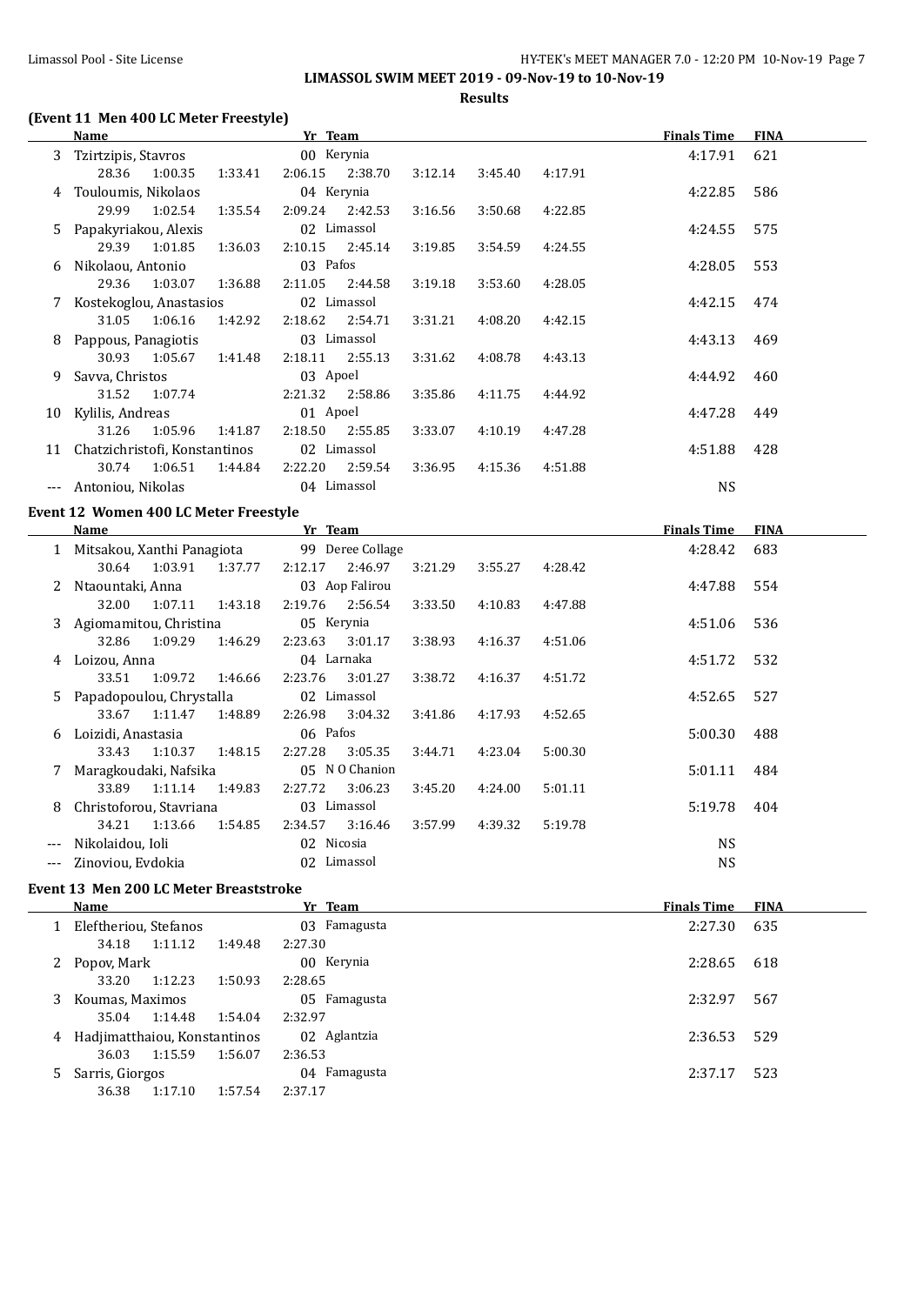# Limassol Pool - Site License **HY-TEK's MEET MANAGER 7.0 - 12:20 PM 10-Nov-19** Page 8

**LIMASSOL SWIM MEET 2019 - 09-Nov-19 to 10-Nov-19**

#### **Results**

# **(Event 13 Men 200 LC Meter Breaststroke)**

|    | <b>Name</b>           |         |         | Yr Team         | <b>Finals Time</b> | <b>FINA</b> |
|----|-----------------------|---------|---------|-----------------|--------------------|-------------|
| 6  | Panaretos, Panayiotis |         |         | 02 Famagusta    | 2:38.10            | 514         |
|    | 29.69                 | 1:12.75 | 1:56.93 | 2:38.10         |                    |             |
|    | Ioannidis, Simos      |         |         | 04 Kerynia      | 2:40.86            | 488         |
|    | 36.67                 | 1:18.29 | 2:00.51 | 2:40.86         |                    |             |
| 8  | Patsalides, Antonis   |         |         | 02 Pafos        | 2:42.44            | 474         |
|    | 38.12                 | 1:20.54 | 2:01.45 | 2:42.44         |                    |             |
| 9  | Kolev, Nikola         |         |         | 06 Pafos        | 2:44.77            | 454         |
|    | 39.28                 | 1:22.15 | 2:04.27 | 2:44.77         |                    |             |
| 10 | Savva, Giorgos        |         |         | Lakatamia<br>05 | 2:45.45            | 448         |
|    | 37.99                 | 1:20.91 | 2:04.03 | 2:45.45         |                    |             |

# **Event 14 Women 200 LC Meter Breaststroke**

|    | Name                  |         | Yr Team        | <b>Finals Time</b> | <b>FINA</b> |
|----|-----------------------|---------|----------------|--------------------|-------------|
| 1  | Erokhina, Maria       |         | 03 Pafos       | 2:39.52            | 663         |
|    | 37.14 1:17.62         | 1:58.21 | 2:39.52        |                    |             |
| 2  | Ioannou, Izabella     |         | 04 Famagusta   | 2:39.99            | 657         |
|    | 36.77 1:17.33         | 1:58.60 | 2:39.99        |                    |             |
| 3. | Sotiriou, Rafaella    |         | 00 Famagusta   | 2:47.97            | 568         |
|    | 1:21.19<br>37.85      | 2:04.79 | 2:47.97        |                    |             |
| 4  | Karantoni, Maria      |         | 05 Kerynia     | 2:49.47            | 553         |
|    | 38.52 1:21.32         | 2:05.59 | 2:49.47        |                    |             |
| 5. | Tzirtzipi, Marina     |         | 04 Larnaka     | 2:58.45            | 473         |
|    | 40.77 1:25.76         | 2:12.25 | 2:58.45        |                    |             |
| 6  | Paitaki, Artemisia    |         | 06 N O Chanion | 2:59.69            | 463         |
|    | 1:25.15<br>39.60      | 2:13.08 | 2:59.69        |                    |             |
|    | Cherniatina, Mariia   |         | 02 Limassol    | 3:03.69            | 434         |
|    | 1:25.97<br>40.18      | 2:13.75 | 3:03.69        |                    |             |
| 8  | Mavrikiou, Chrysanthi |         | 05 Famagusta   | 3:06.51            | 414         |
|    | 41.04<br>1:28.09      | 2:17.02 | 3:06.51        |                    |             |
| 9  | Perikleous, Katerina  |         | 05 Limassol    | 3:06.57            | 414         |
|    | 41.49<br>1:28.04      | 2:16.53 | 3:06.57        |                    |             |

#### **Event 15 Men 200 LC Meter Butterfly**

| Name                |         |         | Team<br>Уr | <b>Finals Time FINA</b> |     |
|---------------------|---------|---------|------------|-------------------------|-----|
| Varnava, Andreas    |         |         | 02 Apoel   | 2:17.66 531             |     |
| 29.61               | 1:04.64 | 1:41.00 | 2:17.66    |                         |     |
| 2 Christou, Giorgos |         |         | 03 Pafos   | 2:20.93                 | 495 |
| 30.47               | 1:06.76 | 1:43.13 | 2:20.93    |                         |     |

#### **Event 16 Women 200 LC Meter Butterfly**

|          | Name                                |         | Yr Team               | <b>Finals Time</b> | <b>FINA</b> |  |  |
|----------|-------------------------------------|---------|-----------------------|--------------------|-------------|--|--|
|          | Liatsou, Monica Rafga               |         | 04 Kerynia            | 2:29.50            | 540         |  |  |
|          | 1:11.83<br>33.77                    | 1:51.16 | 2:29.50               |                    |             |  |  |
| 2        | Manoli, Agathi                      |         | 05 Pafos              | 2:33.71            | 497         |  |  |
|          | 1:13.70<br>34.65                    | 1:53.93 | 2:33.71               |                    |             |  |  |
| 3        | Stavrou, Revekka                    |         | Lakatamia<br>03.      | 2:58.13            | 319         |  |  |
|          | 1:23.18<br>37.58                    | 2:10.19 | 2:58.13               |                    |             |  |  |
| $---$    | Christou, Irini                     |         | 03 Pafos              | NS.                |             |  |  |
| $\cdots$ | Vassila, Eleni                      |         | Famagusta<br>03       | <b>NS</b>          |             |  |  |
|          | Event 17 Men 200 LC Meter Freestyle |         |                       |                    |             |  |  |
|          | <b>Name</b>                         |         | Yr Team               | <b>Finals Time</b> | <b>FINA</b> |  |  |
|          | Mouzas, Christos                    |         | 95 Aris Thessalonikis | 1:58.47            | 638         |  |  |

27.85 58.39 1:28.87 1:58.47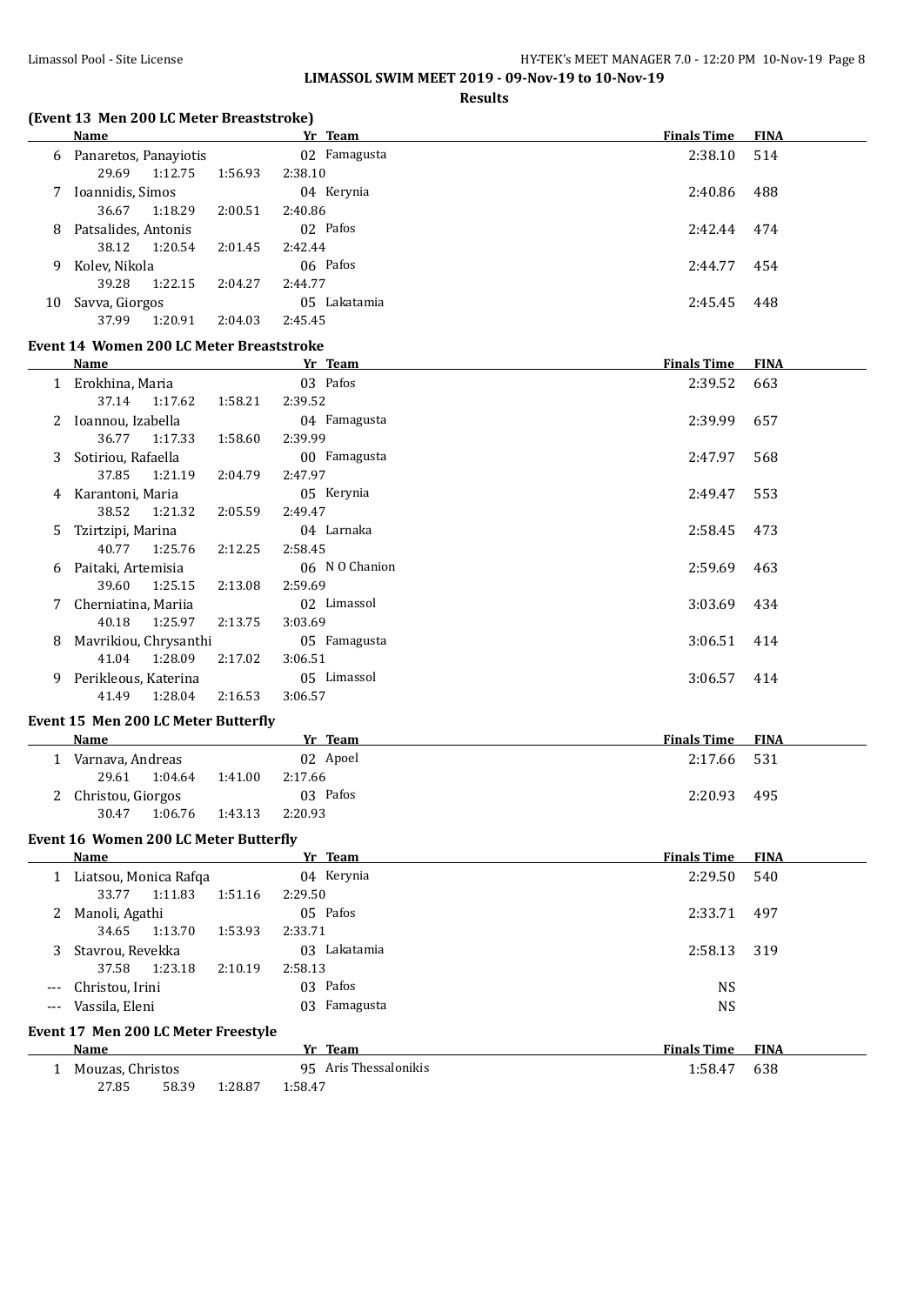## Limassol Pool - Site License **HY-TEK's MEET MANAGER 7.0 - 12:20 PM 10-Nov-19 Page 9 LIMASSOL SWIM MEET 2019 - 09-Nov-19 to 10-Nov-19**

**Results**

#### **(Event 17 Men 200 LC Meter Freestyle)**

|    | Name                             | Yr Team        | <b>Finals Time</b> | <b>FINA</b> |
|----|----------------------------------|----------------|--------------------|-------------|
| 2  | Touloumis, Nikolaos              | 04 Kerynia     | 1:59.35            | 624         |
|    | 28.15<br>58.44<br>1:28.56        | 1:59.35        |                    |             |
| 3. | Tzirtzipis, Stavros              | 00 Kerynia     | 1:59.58            | 620         |
|    | 27.81<br>58.64<br>1:28.96        | 1:59.58        |                    |             |
|    | Manoli, Christos                 | 02 Pafos       | 1:59.78            | 617         |
|    | 28.45<br>1:28.96<br>58.63        | 1:59.78        |                    |             |
| 5. | Antoniou, Nikolas                | 04 Limassol    | 2:00.68            | 603         |
|    | 28.11<br>59.21<br>1:30.46        | 2:00.68        |                    |             |
| 6  | Papakyriakou, Alexis             | 02 Limassol    | 2:03.21            | 567         |
|    | 28.37<br>59.42<br>1:31.47        | 2:03.21        |                    |             |
|    | Panayides, Panayiotis            | 03 Aglantzia   | 2:06.83            | 520         |
|    | 29.47<br>1:01.59<br>1:34.14      | 2:06.83        |                    |             |
| 8  | Nikolakakis, Constantinos        | 06 N O Chanion | 2:08.37            | 501         |
|    | 29.78 1:02.16<br>1:35.55         | 2:08.37        |                    |             |
| 9  | Lamprianidis, Antreas            | 03 Kerynia     | 2:08.58            | 499         |
|    | 30.31<br>1:02.52<br>1:35.29      | 2:08.58        |                    |             |
|    | 10 Anastasiades, Andreas         | 04 Kerynia     | 2:09.15            | 492         |
|    | 30.40<br>1:03.02<br>1:36.01      | 2:09.15        |                    |             |
|    | 11 Kosta, Nikolas                | 05 Pafos       | 2:09.40            | 489         |
|    | 29.57<br>1:01.75<br>1:35.71      | 2:09.40        |                    |             |
|    | 12 Chatzichristofi, Konstantinos | 02 Limassol    | 2:10.53            | 477         |
|    | 29.32<br>1:02.18<br>1:36.70      | 2:10.53        |                    |             |
|    | 13 Savva, Christos               | 03 Apoel       | 2:13.67            | 444         |
|    | 30.45<br>1:04.09<br>2:13.67      |                |                    |             |
|    | 14 Demetriou, Constantinos       | 03 Famagusta   | 2:14.18            | 439         |
|    | 30.76<br>1:04.24<br>1:39.29      | 2:14.18        |                    |             |
|    | 15 Pappous, Panagiotis           | 03 Limassol    | 2:14.70            | 434         |
|    | 29.07 1:02.73<br>1:38.72         | 2:14.70        |                    |             |
|    | 16 Troulakis, Giorgos            | 06 N O Chanion | 2:17.40            | 409         |
|    | 31.01<br>1:06.01<br>1:41.53      | 2:17.40        |                    |             |
| 17 | Lionakis, Michail                | 06 N O Chanion | 2:25.49            | 344         |
|    | 32.56<br>1:47.26<br>1:09.04      | 2:25.49        |                    |             |

### **Event 18 Women 200 LC Meter Freestyle**

|    | Name                         |         | Yr Team          | <b>Finals Time</b> | <b>FINA</b> |
|----|------------------------------|---------|------------------|--------------------|-------------|
|    | 1 Mitsakou, Xanthi Panagiota |         | 99 Deree Collage | 2:08.48            | 679         |
|    | 29.72<br>1:01.83             | 1:35.30 | 2:08.48          |                    |             |
| 2  | Nikolaidou, Ioli             |         | 02 Nicosia       | 2:09.17            | 669         |
|    | 30.12 1:02.74                | 1:36.14 | 2:09.17          |                    |             |
| 3. | Mitsakou, Zoi                |         | 01 Deree Collage | 2:13.74            | 602         |
|    | 1:05.69<br>31.37             | 1:40.26 | 2:13.74          |                    |             |
| 4  | Papadopoulou, Chrystalla     |         | 02 Limassol      | 2:13.76            | 602         |
|    | 1:05.23<br>31.32             | 1:39.07 | 2:13.76          |                    |             |
|    | 5 Agiomamitou, Christina     |         | 05 Kerynia       | 2:15.42            | 580         |
|    | 31.44 1:05.82                | 1:41.13 | 2:15.42          |                    |             |
| 6  | Liatsou, Monica Rafqa        |         | 04 Kerynia       | 2:15.54            | 579         |
|    | 1:05.60<br>31.31             | 1:40.79 | 2:15.54          |                    |             |
|    | Ntaountaki, Anna             |         | 03 Aop Falirou   | 2:16.74            | 564         |
|    | 1:06.41<br>32.11             | 1:41.97 | 2:16.74          |                    |             |
| 8  | Zinoviou, Evdokia            |         | 02 Limassol      | 2:17.07            | 559         |
|    | 31.82<br>1:05.77             | 1:41.34 | 2:17.07          |                    |             |
| 9. | Loizidi, Anastasia           |         | 06 Pafos         | 2:21.49            | 509         |
|    | 1:10.96<br>33.76             | 1:46.17 | 2:21.49          |                    |             |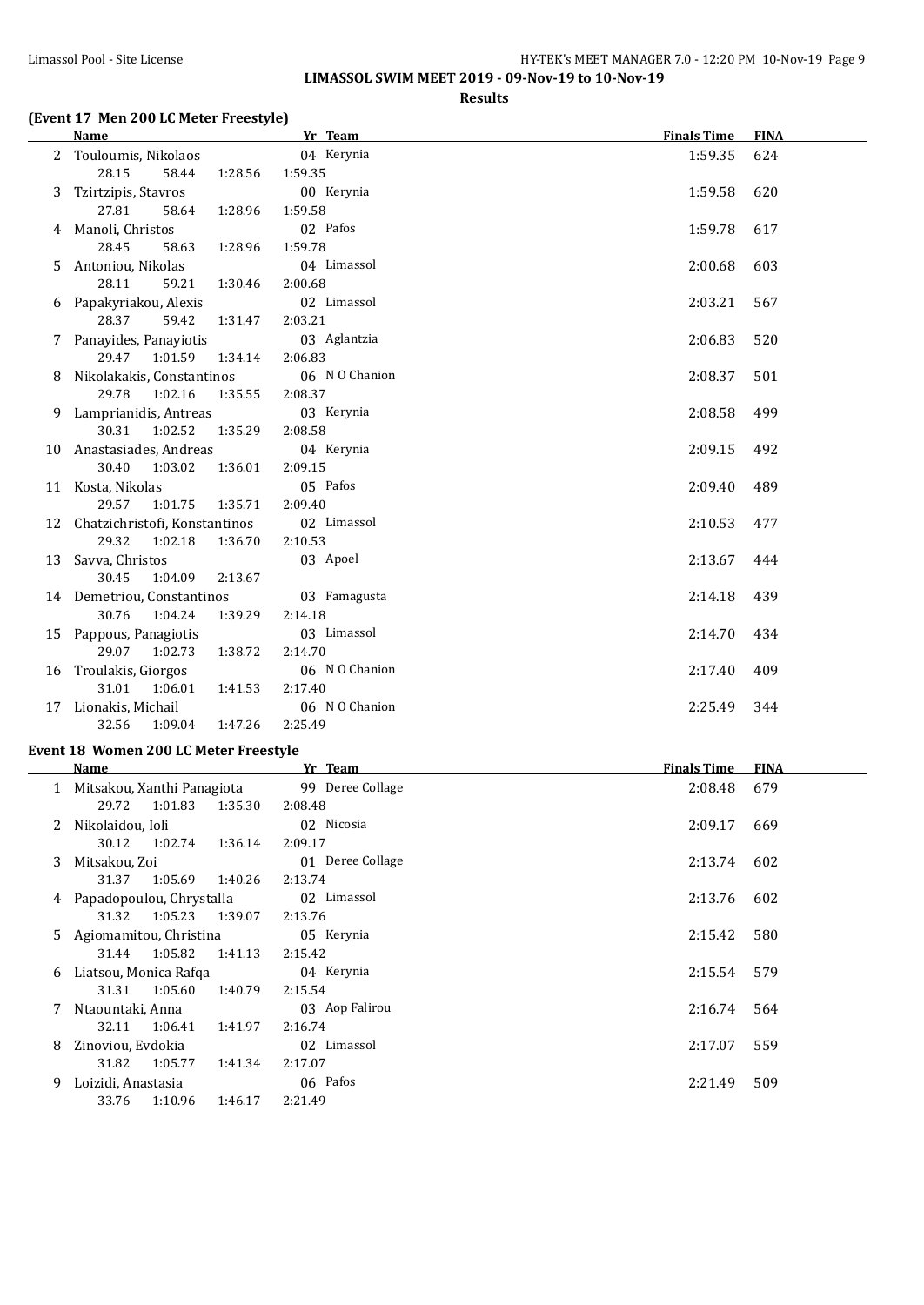**LIMASSOL SWIM MEET 2019 - 09-Nov-19 to 10-Nov-19**

### **Results**

# **(Event 18 Women 200 LC Meter Freestyle)**

|    | <b>Name</b>           |         | Yr Team        | <b>Finals Time</b> | <b>FINA</b> |
|----|-----------------------|---------|----------------|--------------------|-------------|
| 10 | Maragkoudaki, Nafsika |         | 05 N O Chanion | 2:23.18            | 491         |
|    | 1:10.15<br>34.00      | 1:46.79 | 2:23.18        |                    |             |
| 11 | Charitou, Stavrini    |         | 02 Famagusta   | 2:25.04            | 472         |
|    | 1:10.95<br>33.85      | 1:49.13 | 2:25.04        |                    |             |
| 12 | Antoniou, Andreana    |         | 05 Kerynia     | 2:25.85            | 464         |
|    | 33.87<br>1:11.61      | 1:49.91 | 2:25.85        |                    |             |
| 13 | Mahdi, Mariam         |         | 05 Kerynia     | 2:26.63            | 457         |
|    | 33.96<br>1:11.26      | 1:49.61 | 2:26.63        |                    |             |

## **Event 19 Men 100 LC Meter Breaststroke**

|    | <b>Name</b>                                      | Yr Team        | <b>Finals Time</b> | <b>FINA</b> |
|----|--------------------------------------------------|----------------|--------------------|-------------|
|    | 1 Panaretos, Panayiotis<br>31.07<br>1:05.15      | 02 Famagusta   | 1:05.15            | 673         |
| 2  | Zagkas, Omiros<br>31.77<br>1:07.32               | 93 Limassol    | 1:07.32            | 610         |
| 3  | Tsiopani, Thomas<br>31.95<br>1:07.49             | 93 Aglantzia   | 1:07.49            | 605         |
|    | 4 Eleftheriou, Stefanos<br>31.61<br>1:08.26      | 03 Famagusta   | 1:08.26            | 585         |
| 5  | Popov, Mark<br>32.95<br>1:09.58                  | 00 Kerynia     | 1:09.58            | 552         |
|    | Demetriades, Markos<br>32.98<br>1:09.66          | 01 Pafos       | 1:09.66            | 550         |
| 7  | Koumas, Maximos<br>32.77<br>1:10.15              | 05 Famagusta   | 1:10.15            | 539         |
| 8. | Hadjimatthaiou, Konstantinos<br>33.99<br>1:10.73 | 02 Aglantzia   | 1:10.73            | 526         |
| 9  | Ioannidis, Simos<br>33.88<br>1:11.15             | 04 Kerynia     | 1:11.15            | 516         |
| 10 | Sarris, Giorgos<br>34.49<br>1:12.31              | 04 Famagusta   | 1:12.31            | 492         |
|    | 11 Eleftheriou, Rafael<br>33.82<br>1:13.85       | 01 Famagusta   | 1:13.85            | 462         |
|    | 12 Savva, Giorgos<br>35.79<br>1:15.87            | 05 Lakatamia   | 1:15.87            | 426         |
| 13 | Kolev, Nikola<br>36.22<br>1:16.27                | 06 Pafos       | 1:16.27            | 419         |
|    | 14 Tsanos, Georgios<br>36.20<br>1:16.62          | 04 Limassol    | 1:16.62            | 413         |
| 15 | Antonogiannakis, Giannis<br>36.04<br>1:16.95     | 06 N O Chanion | 1:16.95            | 408         |
|    | Paschalidis, Christos                            | 02 Pafos       | <b>NS</b>          |             |

## **Event 20 Women 100 LC Meter Breaststroke**

l,

|   | Name                                       | Yr Team    | <b>Finals Time</b> | <b>FINA</b> |
|---|--------------------------------------------|------------|--------------------|-------------|
|   | Erokhina, Maria<br>35.88<br>1:15.86        | 03 Pafos   | 1:15.86            | 604         |
| 2 | Karantoni, Maria<br>37.21<br>1:18.64       | 05 Kerynia | 1:18.64            | 542         |
| 3 | Nikolaou, Stefani<br>36.18<br>1:19.18      | 03 Apoel   | 1:19.18            | 531         |
| 4 | Procopiou, Michaeldimi<br>36.85<br>1:21.46 | 07 Nicosia | 1:21.46            | 487         |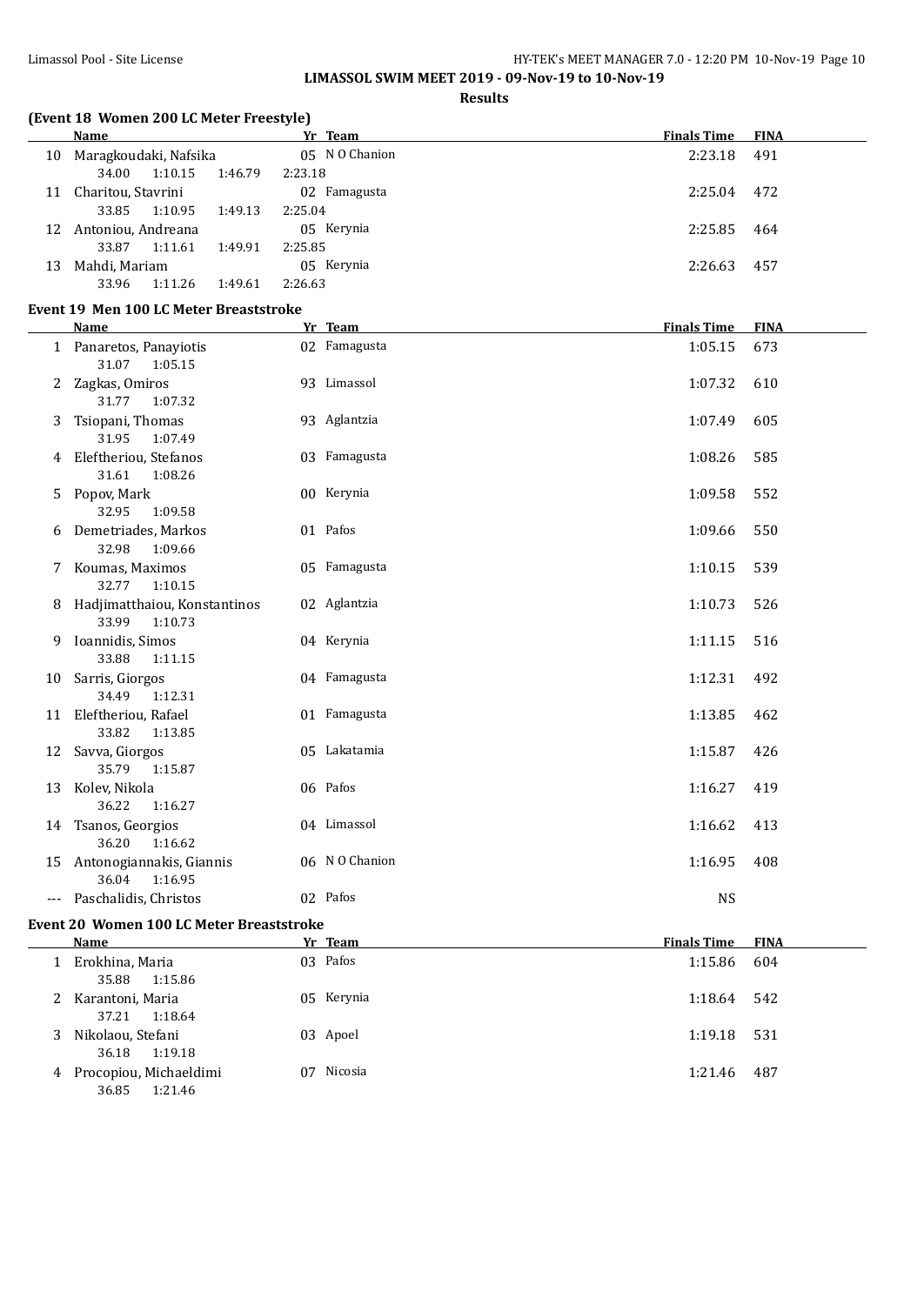**LIMASSOL SWIM MEET 2019 - 09-Nov-19 to 10-Nov-19**

**Results**

# **(Event 20 Women 100 LC Meter Breaststroke)**

|                      | (Event zu wurden 100 EC meter breaststrüße)<br><u>Name</u> | Yr Team             | <b>Finals Time</b> | <b>FINA</b> |
|----------------------|------------------------------------------------------------|---------------------|--------------------|-------------|
|                      | 5 Paitaki, Artemisia<br>38.07<br>1:22.62                   | 06 N O Chanion      | 1:22.62            | 467         |
| 6                    | Tzirtzipi, Marina<br>38.70<br>1:24.27                      | 04 Larnaka          | 1:24.27            | 440         |
| 7                    | Cherniatina, Mariia<br>39.69<br>1:24.55                    | 02 Limassol         | 1:24.55            | 436         |
|                      | 8 Perikleous, Katerina<br>40.33<br>1:26.05                 | 05 Limassol         | 1:26.05            | 413         |
| 9.                   | Mavrikiou, Chrysanthi<br>40.27<br>1:27.50                  | 05 Famagusta        | 1:27.50            | 393         |
|                      | 10 Michail, Michaella<br>40.42<br>1:28.00                  | 06 Kerynia          | 1:28.00            | 387         |
| $\scriptstyle\cdots$ | Elraie, Aliki                                              | 04 Kerynia          | <b>NS</b>          |             |
|                      | Event 21 Men 100 LC Meter Butterfly                        |                     |                    |             |
|                      | Name                                                       | Yr Team             | <b>Finals Time</b> | <b>FINA</b> |
|                      | 1 Papadopoulos, Christos<br>26.20<br>56.31                 | 02 Paok             | 56.31              | 692         |
|                      | 2 Koliopoulos, Fotios<br>26.25<br>56.56                    | 91 Ethnikos Peireos | 56.56              | 683         |
| 3                    | Therapontos, Giorgos<br>27.45<br>58.56                     | 02 Limassol         | 58.56              | 615         |
|                      | 4 Nikolaidis, Nikolas<br>28.20<br>1:00.03                  | 02 Limassol         | 1:00.03            | 571         |
| 5.                   | Marinos, Loukas<br>28.32<br>1:00.14                        | 04 Kerynia          | 1:00.14            | 568         |
| 6                    | Varnava, Andreas<br>28.11<br>1:00.30                       | 02 Apoel            | 1:00.30            | 563         |
|                      | 7 Frangoulides, Constantinos<br>27.95<br>1:00.55           | 02 Pafos            | 1:00.55            | 557         |
| 8                    | Christou, Giorgos<br>29.10<br>1:01.46                      | 03 Pafos            | 1:01.46            | 532         |
|                      | 9 Papakyriakou, Alexis<br>28.83<br>1:01.99                 | 02 Limassol         | 1:01.99            | 519         |
|                      | 10 Mitellas, Marinos<br>29.07<br>1:03.90                   | 03 Limassol         | 1:03.90            | 473         |
|                      | 11 Kylilis, Andreas<br>29.77<br>1:08.08                    | 01 Apoel            | 1:08.08            | 391         |
|                      | 12 Troulakis, Giorgos<br>31.84<br>1:09.71                  | 06 N O Chanion      | 1:09.71            | 365         |
|                      | --- Spyrou, Nikolas                                        | 01 Apoel            | <b>NS</b>          |             |

# **Event 22 Women 100 LC Meter Butterfly**

|   | Name                                             |     | Yr Team       | <b>Finals Time</b> | <b>FINA</b> |
|---|--------------------------------------------------|-----|---------------|--------------------|-------------|
|   | Schegoleva, Alexandra<br>28.94<br>1:02.03        |     | 01 Famagusta  | 1:02.03            | 715         |
|   | 2 Mitsakou, Xanthi Panagiota<br>1:05.37<br>30.68 | 99. | Deree Collage | 1:05.37            | 611         |
| 3 | Manoli, Agathi<br>32.75<br>1:08.93               |     | 05 Pafos      | 1:08.93            | 521         |
| 4 | Zinonos, Dimitriana<br>1:10.73<br>32.67          | 03. | Limassol      | 1:10.73            | 482         |
|   | 5 Zarogianni, Eleni Evdoxia<br>1:10.84<br>31.51  | 03. | Limassol      | 1:10.84            | 480         |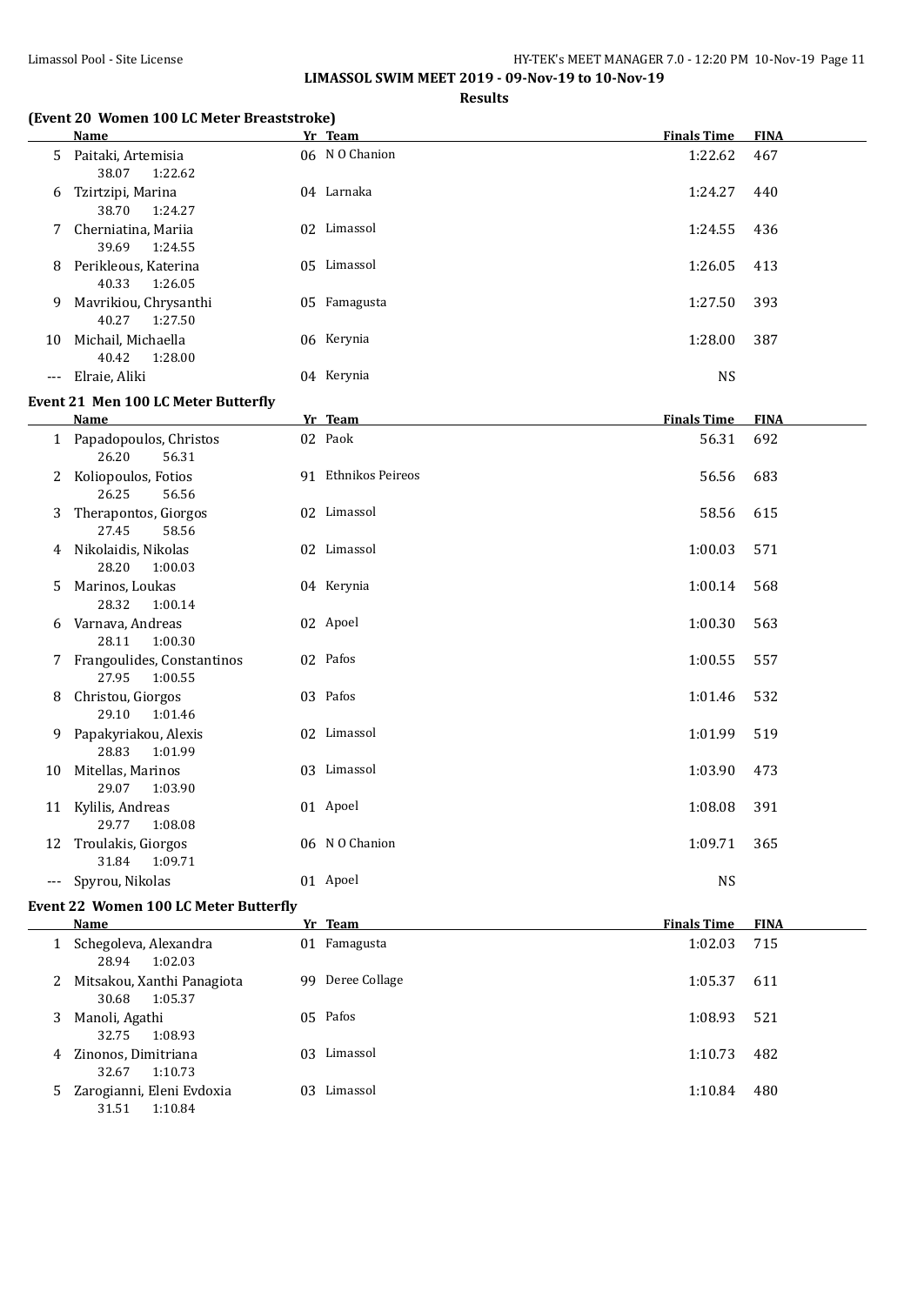**LIMASSOL SWIM MEET 2019 - 09-Nov-19 to 10-Nov-19**

**Results**

### **(Event 22 Women 100 LC Meter Butterfly)**

|    | Name                                    | Yr Team        | <b>Finals Time</b> | <b>FINA</b> |
|----|-----------------------------------------|----------------|--------------------|-------------|
| 6  | Loizidi, Vasilia<br>1:10.97<br>33.11    | 04 Pafos       | 1:10.97            | 477         |
| 7  | Lykourgou, Antriana<br>33.98<br>1:12.34 | 04 Kerynia     | 1:12.34            | 451         |
| 8  | Vassila, Eleni<br>1:12.36<br>33.75      | 03 Famagusta   | 1:12.36            | 450         |
| 9  | Christou, Irini<br>1:13.50<br>33.49     | 03 Pafos       | 1:13.50            | 430         |
| 10 | Laou, Nektaria<br>33.65<br>1:14.47      | 04 Aglantzia   | 1:14.47            | 413         |
| 11 | Pervolaraki, Eleni<br>1:16.66<br>35.10  | 03 N O Chanion | 1:16.66            | 379         |

#### **Event 23 Men 50 LC Meter Backstroke**

|       | Name                      |    | Yr Team          | <b>Finals Time</b> | <b>FINA</b> |
|-------|---------------------------|----|------------------|--------------------|-------------|
|       | Mpillas, Stergios Marios  | 01 | Ethnikos Peireos | 27.11              | 693         |
|       | Mougis, Sofoklis          |    | 02 Limassol      | 27.82              | 642         |
|       | Therapontos, Giorgos      |    | 02 Limassol      | 28.53              | 595         |
| 4     | Koopmann, Sebastian       |    | 00 Pafos         | 29.48              | 539         |
|       | Gavriil, Spyros           |    | 04 Nicosia       | 30.36              | 494         |
| 6     | Kyriacou, Stefanos        |    | 04 Famagusta     | 31.04              | 462         |
|       | Nikolaou, Stylianos       |    | 05 Nicosia       | 31.56              | 439         |
| 8.    | Savva, Christos           |    | 03 Apoel         | 32.28              | 410         |
|       | Tzougkranis, Giannis      |    | 05 N O Chanion   | 33.57              | 365         |
| $---$ | Konstantinou, Charalambos | 02 | Limassol         | NS                 |             |

#### **Event 24 Women 50 LC Meter Backstroke**

|     | Name                         |     | Yr Team           | <b>Finals Time</b> | <b>FINA</b> |  |  |
|-----|------------------------------|-----|-------------------|--------------------|-------------|--|--|
|     | Nikolaidou, Christiana       |     | 04 Limassol       | 31.27              | 642         |  |  |
|     | Ioannou, Izabella            | 04  | Famagusta         | 31.65              | 619         |  |  |
| 3   | Agathokleous, Afroditi       | 02. | Famagusta         | 32.47              | 573         |  |  |
| 4   | Panaretou, Maria             | 05. | Famagusta         | 33.02              | 545         |  |  |
| 5   | Ioannidou, Erica             |     | 06 Limassol       | 33.29              | 532         |  |  |
| 6   | Panagiotou, Dimitriana       | 05. | Larnaka           | 33.56              | 519         |  |  |
|     | Christoforou, Stavriana      | 03. | Limassol          | 33.70              | 513         |  |  |
| 8   | Kourgiantaki, Rafaella       | 03  | N O Chanion       | 34.55              | 476         |  |  |
| 9   | Chrysostomou, Olga           | 05  | Kerynia           | 34.99              | 458         |  |  |
| 10  | Bekou, Vasiliki              | 05  | Famagusta         | 35.08              | 454         |  |  |
| 11  | Nikolaou, Stefani            | 03  | Apoel             | 35.42              | 441         |  |  |
| 12  | Stefanovic, Sonja            |     | 04 Limassol       | 35.60              | 435         |  |  |
| 13  | Malekaki, Argyro             | 05. | N O Chanion       | 35.90              | 424         |  |  |
| --- | Drakou, Theodora             | 92  | A O Panathinaikos | <b>NS</b>          |             |  |  |
| --- | Bekou, Anastasia             | 03  | Famagusta         | <b>NS</b>          |             |  |  |
|     | Event 25 Men 200 LC Meter IM |     |                   |                    |             |  |  |

## **Name Yr Team Finals Time FINA** 1 Patsalides, Antonis 02 Pafos 2:14.85 604 29.22 1:03.01 1:43.50 2:14.85 2 Petoussis, Georgios 04 Nicosia 2:18.55 557 28.73 1:03.53 1:45.00 2:18.55 3 Hadjiconstantis, Constantinos 00 Kerynia 2:20.45 534 28.83 1:04.70 1:46.07 2:20.45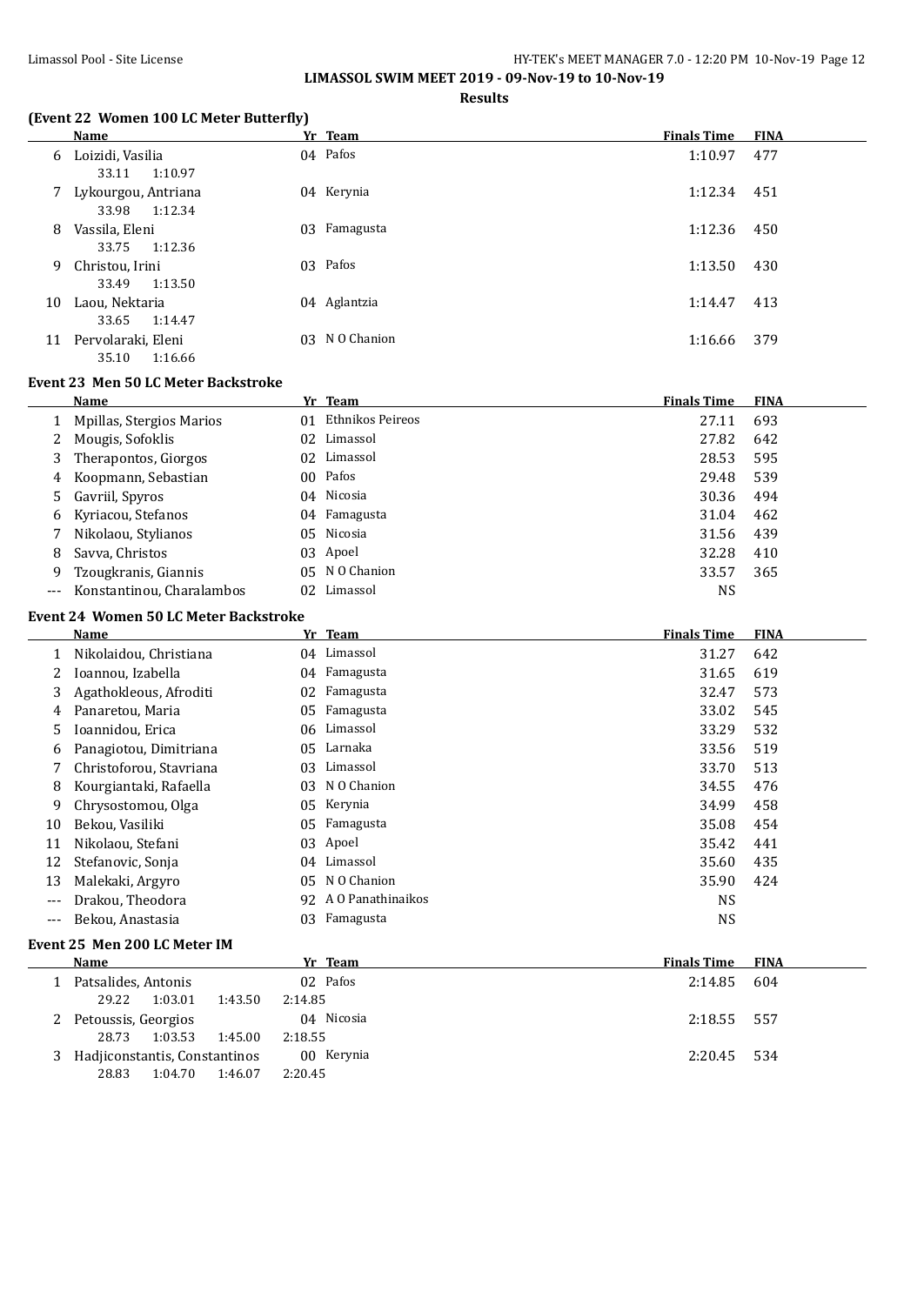**LIMASSOL SWIM MEET 2019 - 09-Nov-19 to 10-Nov-19**

# **(Event 25 Men 200 LC Meter IM)**

# **Results**

|    | <b>Name</b>                                          | Yr Team                 | <b>Finals Time</b> | <b>FINA</b> |
|----|------------------------------------------------------|-------------------------|--------------------|-------------|
| 4  | Taliadoros, Andreas                                  | 04 Famagusta            | 2:26.29            | 473         |
|    | 29.62<br>1:08.02<br>1:52.57                          | 2:26.29                 |                    |             |
| 5  | Nikolakakis, Constantinos                            | 06 NO Chanion           | 2:27.42            | 462         |
|    | 31.38<br>1:08.53<br>1:54.94                          | 2:27.42                 |                    |             |
| 6  | Tsanos, Georgios                                     | 04 Limassol             | 2:27.57            | 461         |
|    | 31.60<br>1:11.71<br>1:54.70                          | 2:27.57                 |                    |             |
|    | Maos, Charalambos                                    | 02 Aglantzia            | 2:28.33            | 453         |
|    | 30.49<br>1:53.95                                     | 2:28.33                 |                    |             |
| 8  | Kolev, Nikola                                        | 06 Pafos                | 2:33.42            | 410         |
|    | 34.06<br>1:15.07<br>1:57.48                          | 2:33.42                 |                    |             |
| 9. | Antonogiannakis, Giannis                             | 06 N O Chanion          | 2:37.01            | 382         |
|    | 34.30<br>1:14.33<br>2:00.36                          | 2:37.01                 |                    |             |
|    | --- Kostekoglou, Anastasios                          | 02 Limassol             | <b>NS</b>          |             |
|    | Event 26 Women 200 LC Meter IM                       |                         |                    |             |
|    | Name                                                 | Yr Team                 | <b>Finals Time</b> | <b>FINA</b> |
|    | 1 Manoli, Agathi                                     | 05 Pafos                | 2:33.35            | 556         |
|    | 32.31<br>1:13.69<br>1:59.41                          | 2:33.35                 |                    |             |
|    | 2 Zinoviou, Evdokia                                  | 02 Limassol             | 2:35.54            | 533         |
|    | 33.26<br>1:15.60<br>2:00.85                          | 2:35.54                 |                    |             |
|    | Mpalantinou, Violeta                                 | 06 N O Chanion          | 2:35.86            | 529         |
|    | 34.79<br>1:14.91<br>2:01.98                          | 2:35.86                 |                    |             |
|    | 4 Delioglani, Styliani                               | 05 NO Chanion           | 2:36.10            | 527         |
|    | 34.89<br>1:13.77<br>2:00.51                          | 2:36.10                 |                    |             |
| 5  | Koraka, Despoina                                     | 05 NO Chanion           | 2:37.54            | 513         |
|    | 34.37<br>1:15.08<br>2:01.47                          | 2:37.54                 |                    |             |
| 6  | Georgiadi, Magdalini                                 | 05 Famagusta            | 2:39.64            | 493         |
|    | 31.74<br>1:13.95<br>2:01.61                          | 2:39.64                 |                    |             |
|    | 7 Karantoni, Maria                                   | 05 Kerynia              | 2:40.59            | 484         |
|    | 35.42<br>1:18.28<br>2:02.81                          | 2:40.59                 |                    |             |
| 8  | Lykourgou, Antriana                                  | 04 Kerynia              | 2:42.19            | 470         |
|    | 34.86<br>1:16.58<br>2:04.65                          | 2:42.19                 |                    |             |
| 9  | Zinonos, Dimitriana                                  | 03 Limassol             | 2:43.32            | 460         |
|    | 32.59<br>1:16.34<br>2:08.55                          | 2:43.32                 |                    |             |
|    | 10 Charitou, Stavrini<br>34.18<br>1:17.54<br>2:05.71 | 02 Famagusta<br>2:44.56 | 2:44.56            | 450         |
|    | 11 Kantarellou, Evangelia                            | 05 Aglantzia            | 2:45.62            | 441         |
|    | 35.53  1:18.80  2:06.80  2:45.62                     |                         |                    |             |
|    | 12 Stavrou, Revekka                                  | 03 Lakatamia            | 2:45.77            | 440         |
|    | 34.16<br>1:16.98<br>2:07.00                          | 2:45.77                 |                    |             |
|    | 13 Vasila, Maria                                     | 04 Famagusta            | 2:46.59            | 433         |
|    | 34.83<br>1:19.01<br>2:08.96                          | 2:46.59                 |                    |             |
|    | 14 Michail, Michaella                                | 06 Kerynia              | 2:48.26            | 421         |
|    | 35.25<br>1:20.04<br>2:10.25                          | 2:48.26                 |                    |             |
|    | Pervolaraki, Eleni                                   | 03 NO Chanion           | DQ                 |             |
|    | 38.44<br>1:22.15<br>2:15.19                          | DQ                      |                    |             |
|    | Erokhina, Maria                                      | 03 Pafos                | DQ                 |             |
|    | 1:56.60<br>33.32<br>1:15.18                          | DQ                      |                    |             |
|    | Event 27 Men 50 LC Meter Freestyle                   |                         |                    |             |
|    |                                                      |                         |                    |             |

| Name                     |    | Yr Team             | <b>Finals Time</b> | <b>FINA</b> |
|--------------------------|----|---------------------|--------------------|-------------|
| 1 Papadopoulos, Christos |    | 02 Paok             | 23.83              | 675         |
| 2 Koliopoulos, Fotios    |    | 91 Ethnikos Peireos | 23.93              | 667         |
| 3 Antoniou, Nikolas      | 04 | Limassol            | 24.27              | 639         |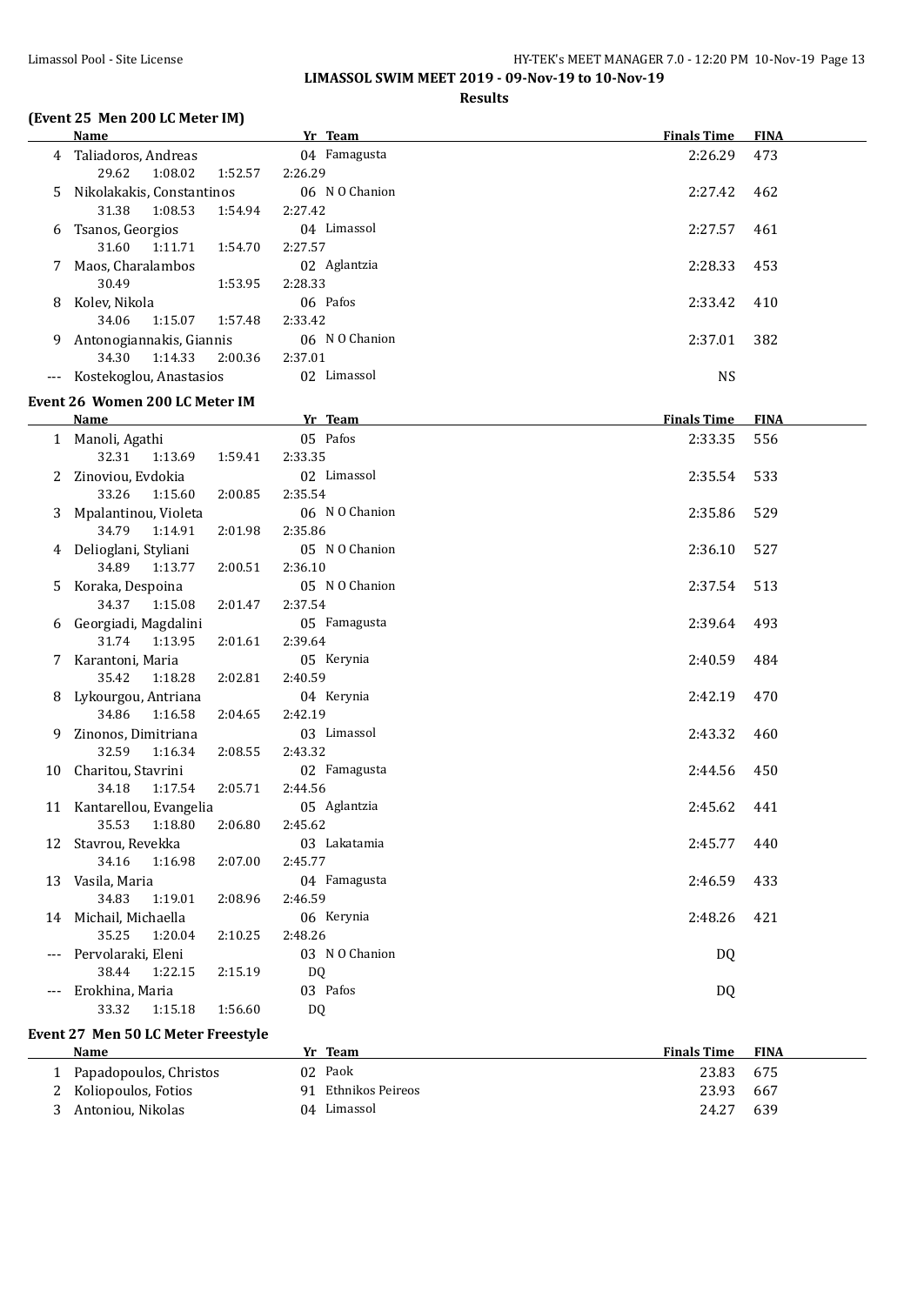**LIMASSOL SWIM MEET 2019 - 09-Nov-19 to 10-Nov-19**

# **(Event 27 Men 50 LC Meter Freestyle)**

# **Results**

|       | <b>Name</b>                   | Yr              | <b>Team</b>      | <b>Finals Time</b> | <b>FINA</b> |
|-------|-------------------------------|-----------------|------------------|--------------------|-------------|
| 4     | Zagkas, Omiros                | 93              | Limassol         | 24.29              | 637         |
| 5     | Kontopoulos, Constantinos     | 94              | Ethnikos Peireos | 24.39              | 630         |
| 6     | Mpillas, Stergios Marios      | 01              | Ethnikos Peireos | 24.40              | 629         |
| 7     | Tsiopani, Thomas              | 93              | Aglantzia        | 24.66              | 609         |
| 8     | Therapontos, Giorgos          | 02              | Limassol         | 24.89              | 592         |
| 9     | Panaretos, Panayiotis         | 02              | Famagusta        | 25.10              | 578         |
| 10    | Knobel, John Joseph           | 01              | Nicosia          | 25.19              | 571         |
| 11    | Tzirtzipis, Stavros           | 00 <sup>2</sup> | Kerynia          | 25.28              | 565         |
| 12    | Mitellas, Marinos             | 03              | Limassol         | 25.49              | 552         |
| 13    | Nikolaidis, Nikolas           | 02              | Limassol         | 25.50              | 551         |
| 14    | Kosta, Nikolas                | 05              | Pafos            | 25.52              | 550         |
| 15    | Frangoulides, Constantinos    | 02              | Pafos            | 25.67              | 540         |
| 16    | Paraskevas, Konstantinos      | 02              | Famagusta        | 25.70              | 538         |
| 17    | Raptopoulos, Alexandros       | 02              | Limassol         | 26.14              | 511         |
| 18    | Pappous, Panagiotis           | 03              | Limassol         | 26.21              | 507         |
| 19    | Koopmann, Sebastian           | 00              | Pafos            | 26.50              | 491         |
| 20    | Konstantinou, Charalambos     | 02              | Limassol         | 26.61              | 485         |
| 21    | Panayides, Panayiotis         | 03              | Aglantzia        | 26.62              | 484         |
| 22    | Kourris, Andronikos           | 02              | Aglantzia        | 26.65              | 483         |
| 23    | Sarris, Giorgos               | 04              | Famagusta        | 26.89              | 470         |
| 24    | Chatzichristofi, Konstantinos | 02              | Limassol         | 26.98              | 465         |
| 25    | Anastasiades, Andreas         | 04              | Kerynia          | 26.99              | 465         |
| $*26$ | Ioannidis, Simos              | 04              | Kerynia          | 27.11              | 458         |
| $*26$ | Kylilis, Andreas              | 01              | Apoel            | 27.11              | 458         |
| 28    | Lionakis, Michail             | 06              | N O Chanion      | 29.63              | 351         |
| ---   | Spyrou, Nikolas               |                 | 01 Apoel         | <b>NS</b>          |             |

#### **Event 28 Women 50 LC Meter Freestyle**

|     | <b>Name</b>               | Yr | <b>Team</b>          | <b>Finals Time</b> | <b>FINA</b> |
|-----|---------------------------|----|----------------------|--------------------|-------------|
| 1   | Drakou, Theodora          |    | 92 A O Panathinaikos | 25.96              | 758         |
|     | Hadjiloizou, Anna         | 04 | Lakatamia            | 26.81              | 688         |
| 3   | Panagiotou, Dimitriana    | 05 | Larnaka              | 27.86              | 613         |
| 4   | Nikolaidou, Ioli          | 02 | Nicosia              | 28.11              | 597         |
| 5   | Panaretou, Maria          | 05 | Famagusta            | 28.53              | 571         |
| 6   | Agiomamitou, Christina    | 05 | Kerynia              | 28.68              | 562         |
|     | Stylianaki, Christina     | 04 | Kerynia              | 28.83              | 553         |
| 8   | Mitsakou, Zoi             | 01 | Deree Collage        | 28.95              | 546         |
| 9   | Ioannidou, Erica          | 06 | Limassol             | 29.50              | 516         |
| 10  | Zarogianni, Eleni Evdoxia | 03 | Limassol             | 29.68              | 507         |
| 11  | Kyriacou, Sotiria         | 02 | Nicosia              | 29.98              | 492         |
| 12  | Cherniatina, Mariia       | 02 | Limassol             | 30.12              | 485         |
| 13  | Loizidi, Vasilia          | 04 | Pafos                | 30.58              | 463         |
| 14  | Perikleous, Katerina      | 05 | Limassol             | 30.73              | 456         |
| 15  | Antoniou, Andreana        | 05 | Kerynia              | 30.83              | 452         |
| 16  | Violari, Maritina         | 04 | Kerynia              | 30.85              | 451         |
| 17  | Chrysostomou, Olga        | 05 | Kerynia              | 30.97              | 446         |
| 18  | Mpalantinou, Violeta      | 06 | N O Chanion          | 31.09              | 441         |
| 19  | Nikolaou, Stefani         | 03 | Apoel                | 32.75              | 377         |
| --- | Agathokleous, Afroditi    | 02 | Famagusta            | <b>NS</b>          |             |
| --- | Elraie, Aliki             | 04 | Kerynia              | <b>NS</b>          |             |
|     |                           |    |                      |                    |             |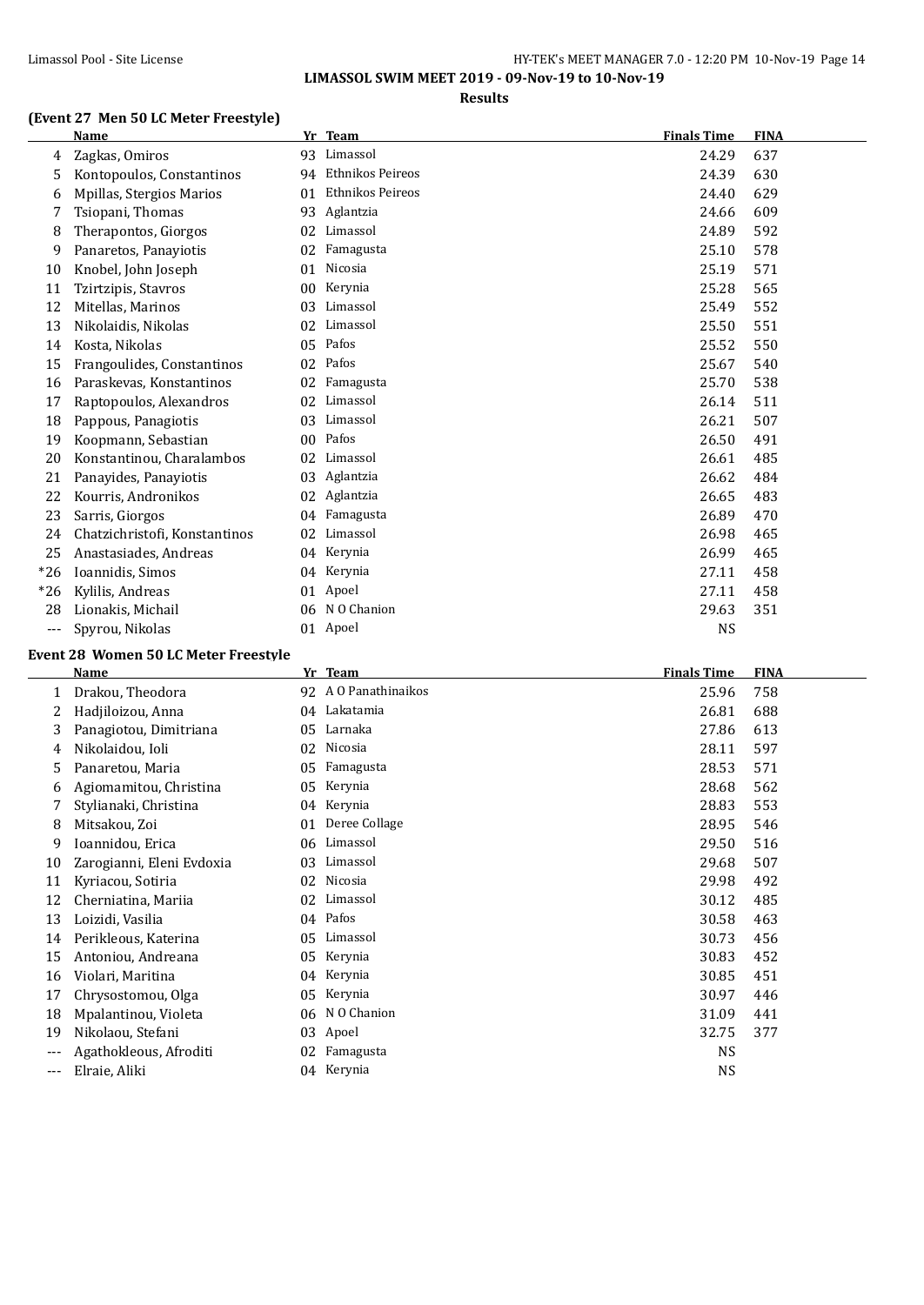L.

# Limassol Pool - Site License HY-TEK's MEET MANAGER 7.0 - 12:20 PM 10-Nov-19 Page 15 **LIMASSOL SWIM MEET 2019 - 09-Nov-19 to 10-Nov-19**

## **Results**

# **Event 29 Men 200 LC Meter Backstroke**

|              | Name                          |         |         | Yr Team        | <b>Finals Time</b> | <b>FINA</b> |
|--------------|-------------------------------|---------|---------|----------------|--------------------|-------------|
|              | 1 Nikolaou, Antonio           |         |         | 03 Pafos       | 2:09.73            | 642         |
|              | 30.45                         | 1:03.34 | 1:36.78 | 2:09.73        |                    |             |
| $\mathbf{Z}$ | Mougis, Sofoklis              |         |         | 02 Limassol    | 2:15.41            | 564         |
|              | 30.75                         | 1:06.01 | 1:41.57 | 2:15.41        |                    |             |
|              | 3 Patsalides, Antonis         |         |         | 02 Pafos       | 2:16.63            | 549         |
|              | 32.33                         | 1:06.83 | 1:42.02 | 2:16.63        |                    |             |
|              | 4 Petoussis, Georgios         |         |         | 04 Nicosia     | 2:19.85            | 512         |
|              | 32.00                         |         | 1:43.99 | 2:19.85        |                    |             |
|              | 5 Gavriil, Spyros             |         |         | 04 Nicosia     | 2:22.96            | 479         |
|              | 32.52                         | 1:07.50 | 1:44.76 | 2:22.96        |                    |             |
| 6            | Lamprianidis, Antreas         |         |         | 03 Kerynia     | 2:30.20            | 413         |
|              | 35.54                         | 1:12.49 | 1:51.22 | 2:30.20        |                    |             |
|              | 7 Tzougkranis, Giannis        |         |         | 05 N O Chanion | 2:36.35            | 366         |
|              | 36.99                         | 1:16.09 | 2:36.35 |                |                    |             |
| $---$        | Hadiiconstantis, Constantinos |         |         | 00 Kerynia     | <b>NS</b>          |             |

### **Event 30 Women 200 LC Meter Backstroke**

|     | Name                     | Yr Team            | <b>Finals Time</b> | <b>FINA</b> |
|-----|--------------------------|--------------------|--------------------|-------------|
|     | 1 Liatsou, Monica Rafqa  | 04 Kerynia         | 2:25.89            | 614         |
|     | 34.60 1:11.37            | 1:48.91<br>2:25.89 |                    |             |
| 2   | Ioannou, Izabella        | 04 Famagusta       | 2:26.74            | 604         |
|     | 34.74<br>1:11.95         | 2:26.74<br>1:49.77 |                    |             |
|     | Delioglani, Styliani     | 05 N O Chanion     | 2:32.22            | 541         |
|     | 36.15                    | 1:54.28<br>2:32.22 |                    |             |
|     | 4 Nikolaidou, Christiana | 04 Limassol        | 2:32.75            | 535         |
|     | 35.91 1:15.15            | 2:32.75<br>1:54.34 |                    |             |
| 5.  | Koraka, Despoina         | 05 N O Chanion     | 2:36.83            | 495         |
|     | 36.57 1:16.64<br>1:57.65 | 2:36.83            |                    |             |
| 6   | Vyziraki, Eleni          | 06 N O Chanion     | 2:39.07            | 474         |
|     | 37.66<br>1:17.88         | 1:58.97<br>2:39.07 |                    |             |
| 7   | Malekaki, Argyro         | 05 N O Chanion     | 2:40.55            | 461         |
|     | 38.46<br>1:19.44         | 2:40.55<br>2:00.95 |                    |             |
| 8   | Bekou, Vasiliki          | 05 Famagusta       | 2:42.00            | 449         |
|     | 38.25<br>1:19.44         | 2:01.01<br>2:42.00 |                    |             |
| 9.  | Kourgiantaki, Rafaella   | 03 N O Chanion     | 2:42.55            | 444         |
|     | 37.39 1:18.11            | 2:00.06<br>2:42.55 |                    |             |
| 10  | Christoforou, Stavriana  | 03 Limassol        | 2:44.15            | 431         |
|     | 37.09 1:19.37            | 2:44.15<br>2:02.12 |                    |             |
| 11  | Ioannidou, Erica         | 06 Limassol        | 2:45.47            | 421         |
|     | 37.20 1:19.84            | 2:03.24<br>2:45.47 |                    |             |
| 12  | Mahdi, Mariam            | 05 Kerynia         | 2:47.45            | 406         |
|     | 38.11<br>1:20.40         | 2:04.38<br>2:47.45 |                    |             |
| 13  | Kantarellou, Evangelia   | 05 Aglantzia       | 2:53.01            | 368         |
|     | 38.88<br>1:23.61         | 2:09.74<br>2:53.01 |                    |             |
|     | Bekou, Anastasia         | 03 Famagusta       | <b>NS</b>          |             |
| --- | Stefanovic, Sonja        | 04 Limassol        | <b>NS</b>          |             |